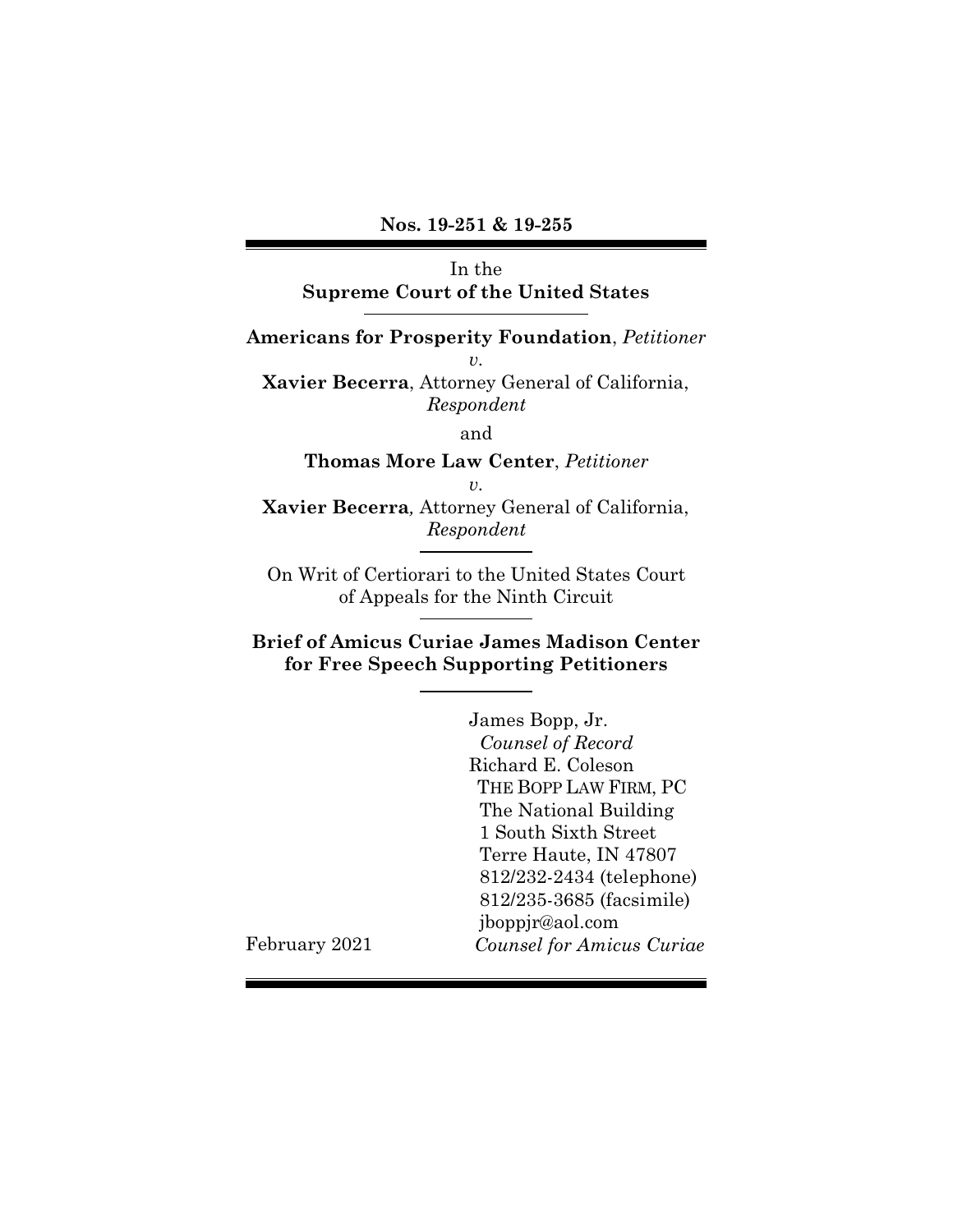# **Question Presented**

California's Attorney General requires submission of both IRS Form 990 and Schedule B (disclosing donors) to the Register of Charitable Trusts. Amicus curiae addresses an aspect of the following issue:

Whether the Schedule B disclosure requirement violates charities' and donors' freedom of association and speech.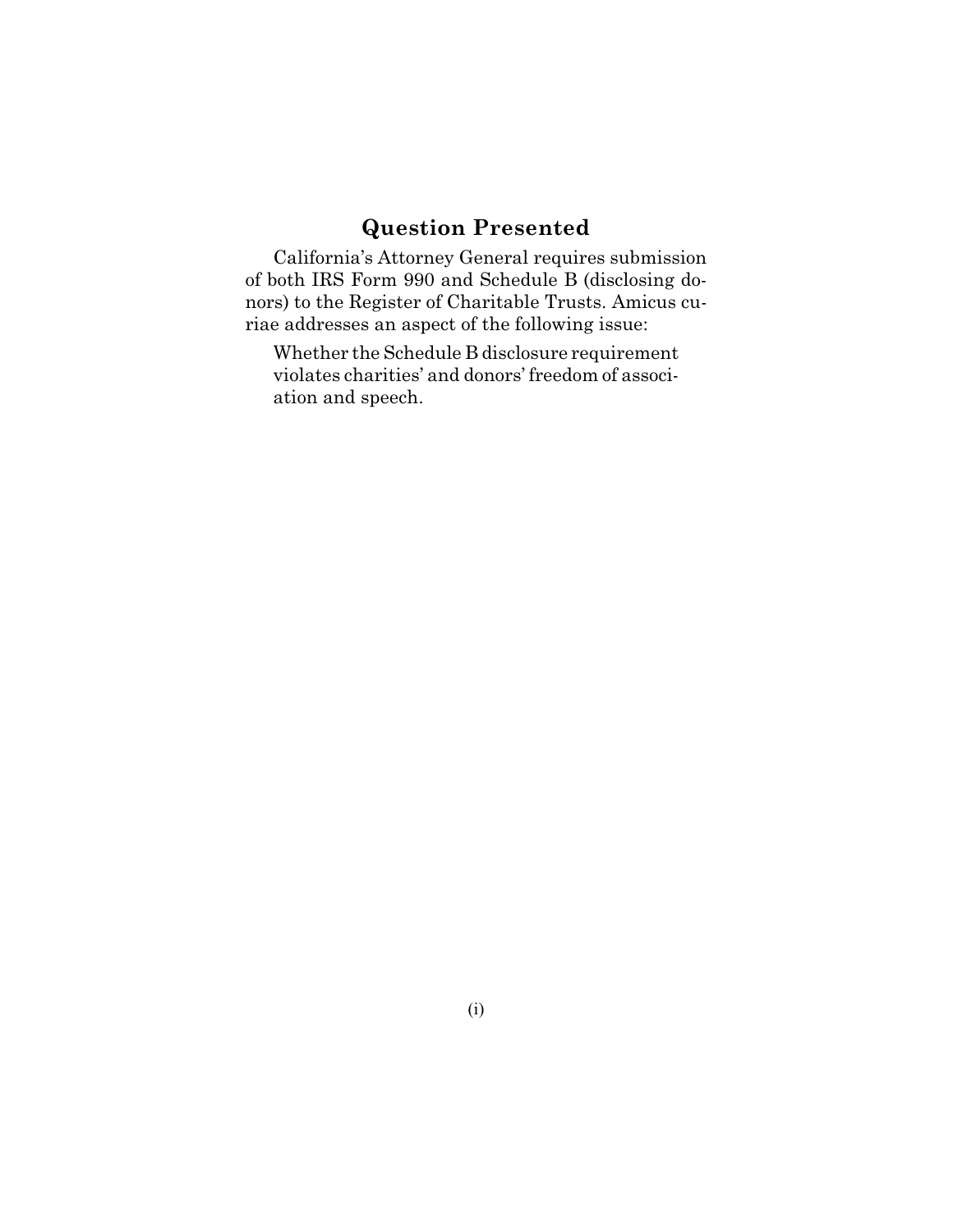# **Table of Contents**

| Summary of the Argument $\ldots \ldots \ldots \ldots \ldots \ldots 1$                                                                                                                         |
|-----------------------------------------------------------------------------------------------------------------------------------------------------------------------------------------------|
|                                                                                                                                                                                               |
| Evidence of Harm and Chill from Compelled<br>Disclosure of Support for California's Proposi-<br>tion 8 Supports Requiring Strong, Special Jus-<br>tification for Compelled Disclosure Here. 4 |
| A. Due to the inherent chill on speech and<br>association, mandating donor disclosure<br>requires special justification and exemp-                                                            |
| B. California's Proposition 8 experience pro-<br>vides evidence of harm from donor disclo-                                                                                                    |
| C. Harms from Proposition 8 disclosure                                                                                                                                                        |
| D. This Court and its members have cited and<br>acted on the <i>ProtectMarriage</i> record. $\dots \dots 31$                                                                                  |
| E. The <i>ProtectMarriage</i> record supports re-<br>quiring strong, special justification for com-<br>pelled disclosure of political and ideological                                         |
|                                                                                                                                                                                               |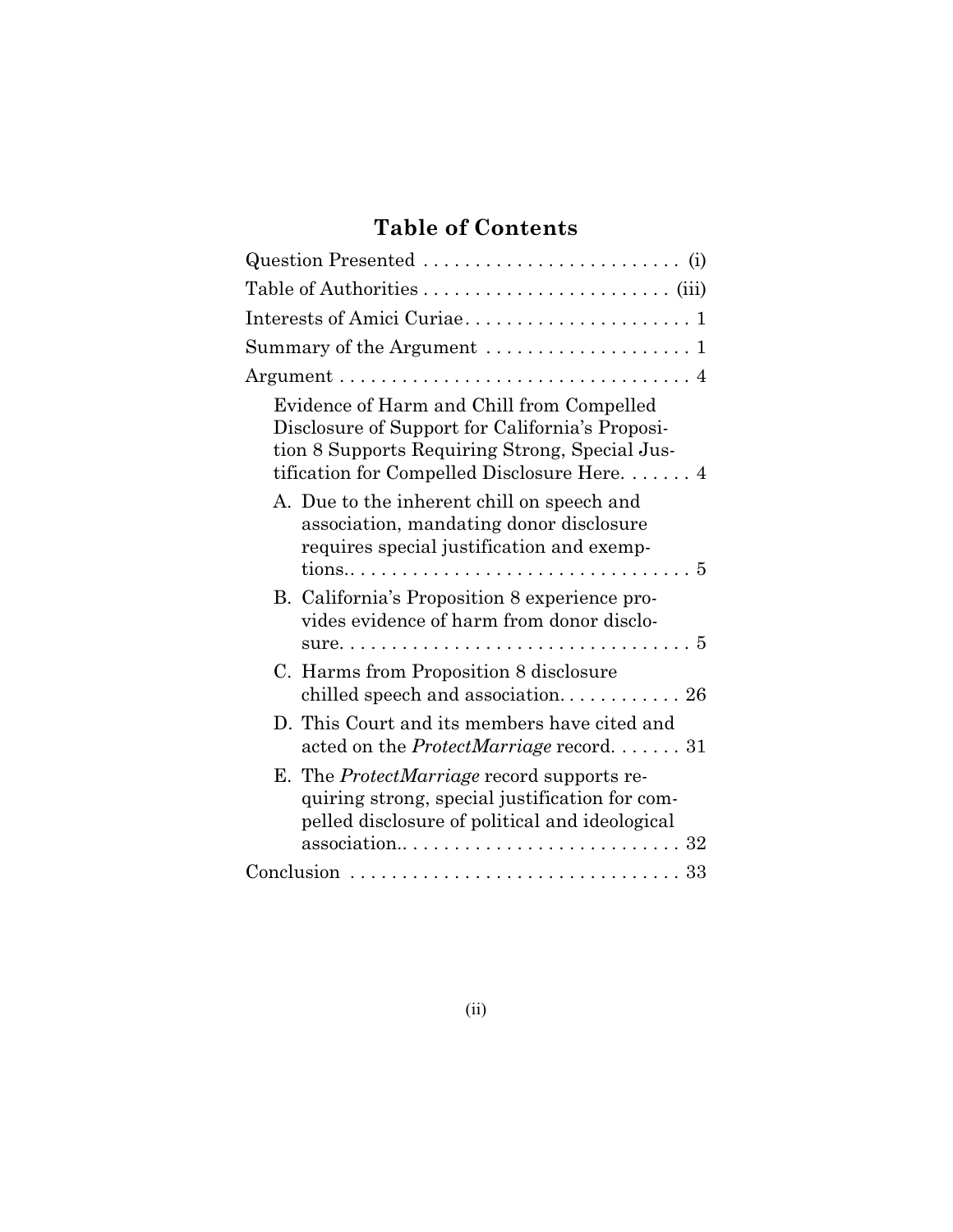# **Table of Authorities**

| Cases                                                                                  |
|----------------------------------------------------------------------------------------|
| American Tradition Partnership v. Bullock, 567                                         |
| <i>Buckley v. Valeo, 424 U.S. 1 (1976)</i> 2, 4, 5                                     |
| Citizens United v. FEC, 558 U.S. 310 (2010) 1, 31                                      |
|                                                                                        |
| Elrod v. Burns, 427 U.S. 347 (1976) $\ldots \ldots \ldots \ldots 26$                   |
|                                                                                        |
| FEC v. Wisconsin Right to Life, 551 U.S. 449 (2007) 1                                  |
| Hollingsworth v. Perry, 558 U.S. 183 (2010) 31                                         |
| $McConnell v. FEC, 540 U.S. 93 (2003) 1$                                               |
| McCutcheon v. FEC, 134 S.Ct. 1434 (2014)  1                                            |
| NAACP v. Alabama, 357 U.S. 449 (1958) 1, 4                                             |
| ProtectMarriage v. Bowen, 752 F.3d 827 (9th Cir.                                       |
| ProtectMarriage v. Padilla, $135 S$ . Ct. $1523 (2015)$ . 2                            |
| ProtectMarriage.com-Yes on 8 v. Bowen, 830 F.<br>Supp. 2d 914 (E.D. Cal. 2011)  passim |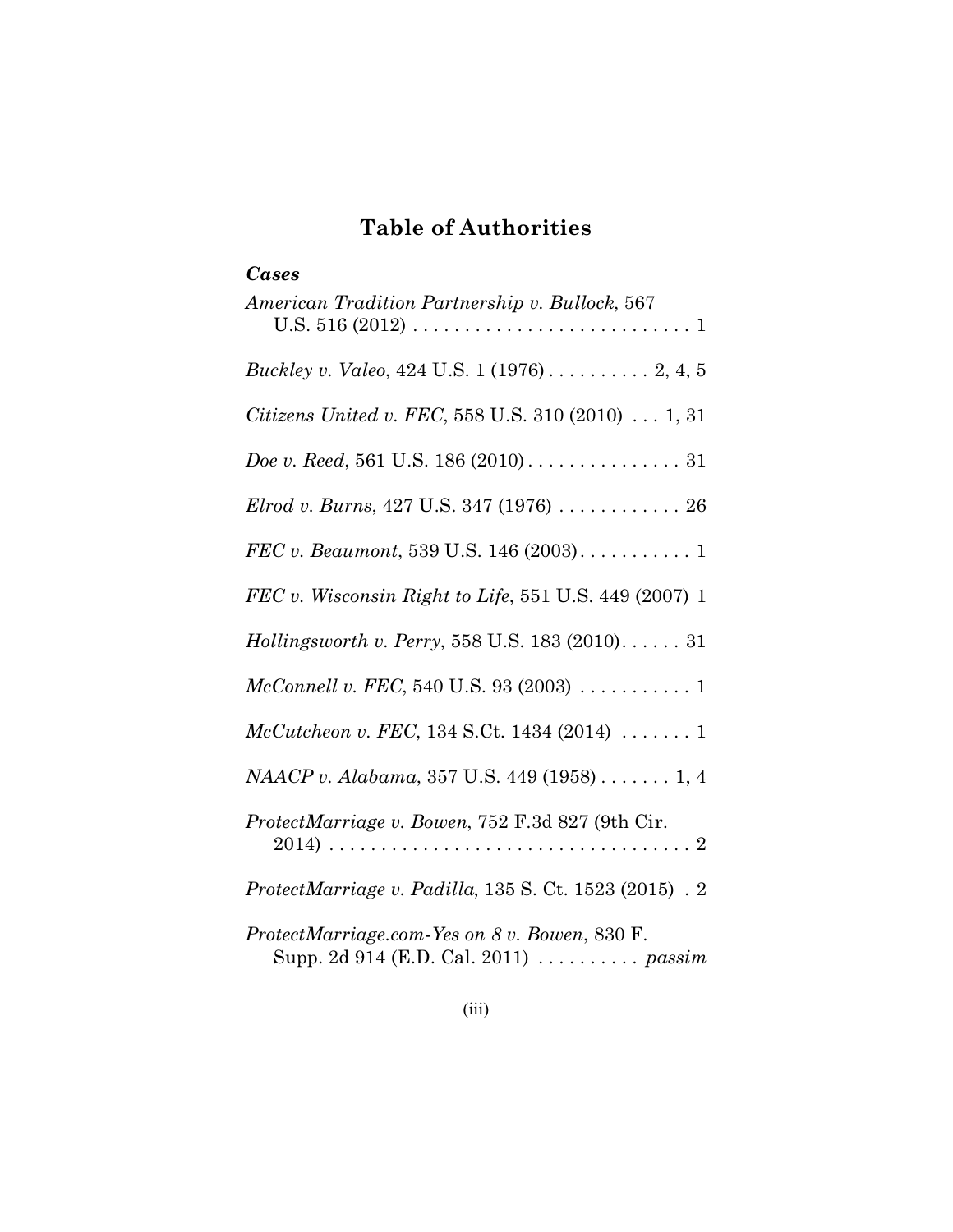| <i>Randall v. Sorrell</i> , 548 U.S. 230 (2006) $\ldots \ldots \ldots 1$                                                                                                                                        |
|-----------------------------------------------------------------------------------------------------------------------------------------------------------------------------------------------------------------|
| Republican Party of Minnesota v. White, 536 U.S.                                                                                                                                                                |
| United States v. Carroll Towing Co., 159 F.2d 169<br>$(2d. Cir. 1947) \ldots \ldots \ldots \ldots \ldots \ldots \ldots \ldots \ldots \ldots \ldots \ldots$                                                      |
| Wisconsin Right to Life v. FEC, 546 U.S. 410 (2006)                                                                                                                                                             |
| <b>Constitutions, Statutes, Regulations &amp; Rules</b>                                                                                                                                                         |
|                                                                                                                                                                                                                 |
| U.S. Supreme Court Rule 37  1                                                                                                                                                                                   |
| <b>Other Authorities</b>                                                                                                                                                                                        |
| Peter Boghossian, Welcome to Culture War 2.0: The<br>Greate Realignment (Nov. 8, 2019), ameri-<br>canmind.org/essays/welcome-to-culture-war-2-0                                                                 |
| Reporters Committee for Freedom of the Press, The<br>Dangers of Doxxing (Spring 2015), www.rcfp.<br>org/journals/news-media-and-law-spring-                                                                     |
| Salvador Rodriguez, Mozilla CEO Brendan Eich<br>Resigns under Fire for Supporting Prop. 8, L.A.<br>Times (Apr. 3, 2014), articles.latimes.com/2014/apr/03/<br>business/la-fi-tn-mozilla-ceo-resigns-under-fire- |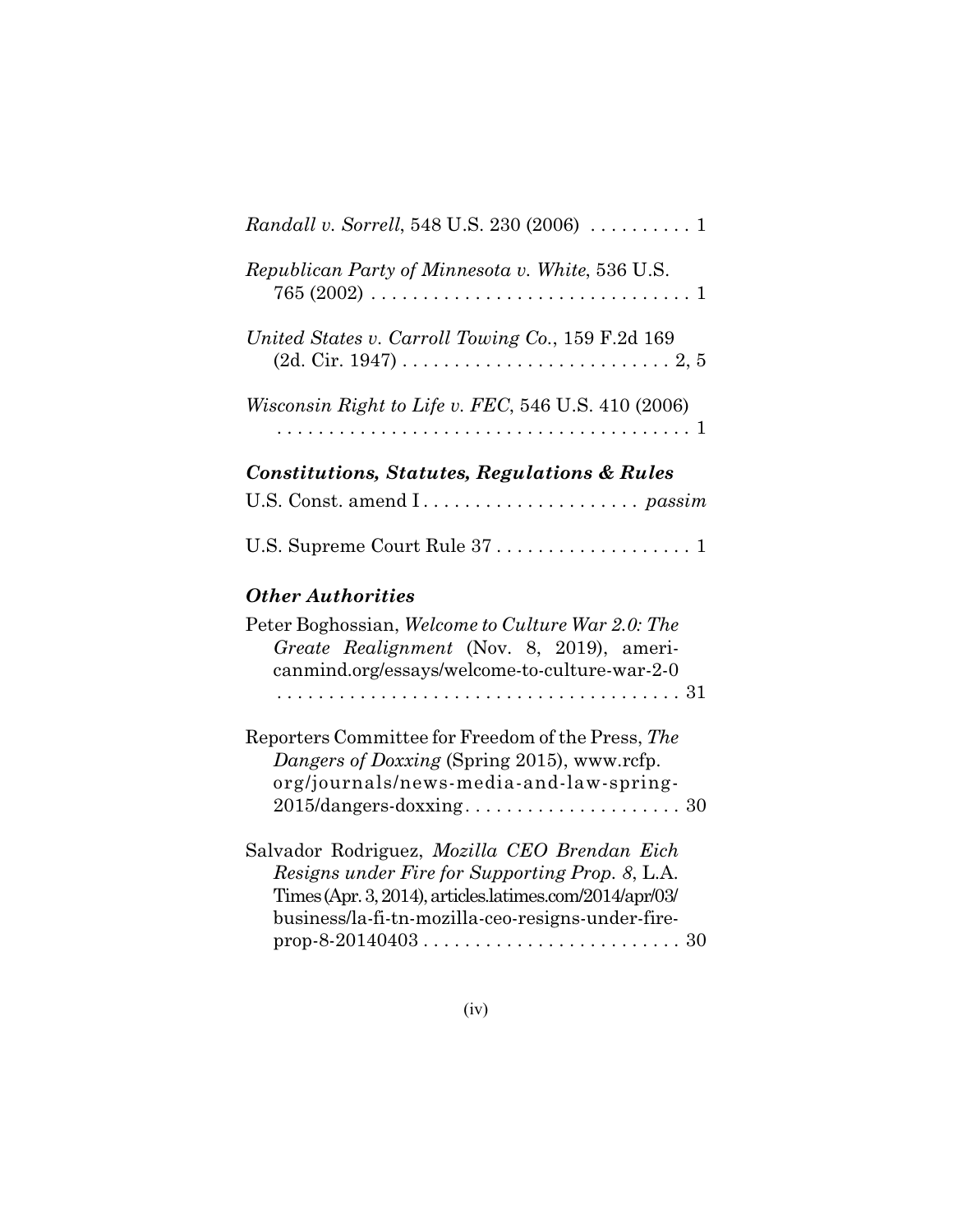# **Interest of Amicus Curiae** 1

The purpose of the James Madison Center for Free Speech ("Madison Center") is to support litigation and public education activities defending the rights of political expression and association. The Madison Center is an internal educational fund of James Madison Center, Inc., a District of Columbia non-profit corporation. Madison Center is tax-exempt under 26 U.S.C. 501(c)(3). *See* https://www.jamesmadisoncenter.org. Counsel for Amicus have authored articles, testimony, and comments and litigated numerous cases involving campaign-finance and free-speech issues. James Bopp, Jr. is Madison Center's general counsel. Cases in which he was counsel in this Court include *Republican Party of Minnesota v. White*, 536 U.S. 765 (2002), *FEC v. Beaumont*, 539 U.S. 146 (2003), *McConnell v. FEC*, 540 U.S. 93 (2003), *Wisconsin Right to Life v. FEC*, 546 U.S. 410 (2006), *Randall v. Sorrell*, 548 U.S. 230 (2006), *FEC v. Wisconsin Right to Life*, 551 U.S. 449 (2007), *Citizens United v. FEC*, 558 U.S. 310 (2010), *American Tradition Partnership v. Bullock*, 567 U.S. 516 (2012), and *McCutcheon v. FEC*, 134 S.Ct. 1434 (2014).

## **Summary of the Argument**

In *NAACP v. Alabama*, 357 U.S. 449 (1958), this Court recognized "that compelled disclosure of affiliation with [advocacy] groups . . . may constitute an effective constraint on freedom of association," *id.* at 462,

<sup>&</sup>lt;sup>1</sup> Rule 37 statement: Petitioners and Respondent in Nos. 19-251 and -255 consent to the filing ofthis brief; no counsel for any party authored this brief in whole or in part; and no person or entity other than amicus or its counsel funded its preparation or submission except for funding provided by the National Right to Life Committee, Inc.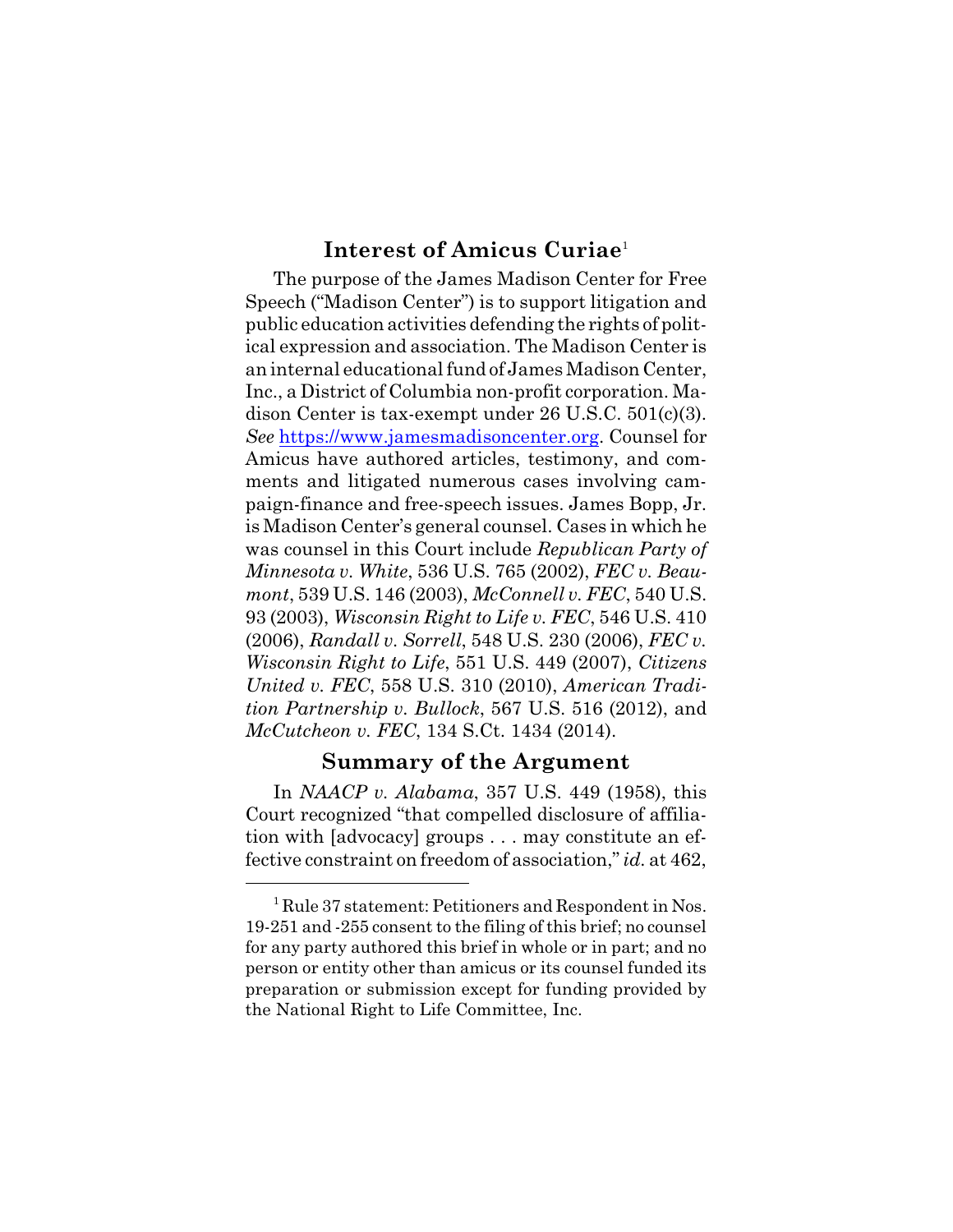so compelled disclosure requires special justification. In *Buckley v. Valeo*, 424 U.S. 1 (1976), this Court found that information about *donors* to organizations is similarly protected, so (i) all compelled disclosure requires special justification *id.* at 65-66, and (ii) even where it is generally justified, there must be exemptions for groups with a reasonable probability of threats, harassment, and reprisals, *id.* at 74. The legal harm of publicly exposing donors who wish not to be exposed is that it deters their affiliation with the groups to which they donate and thereby infringes on their First Amendment-protected rights of political association and collective speech.

Limiting the number of organizations providing donors' names and addresses by required submission of Schedule B decreases the potential for harm triggered by exposure to state officials and personnel and by inadvertent or intentional public disclosure. And consideration must be given to the "the gravity of the resulting injury." *United States v. Carroll Towing Co.*, 159 F.2d 169, 173 (2d. Cir. 1947). That is shown herein.

Extensive evidence of such threats, harassment, and reprisals was submitted in *ProtectMarriage.com-Yes on 8 v. Bowen*, 830 F. Supp. 2d 914 (E.D. Cal. 2011) ("*ProtectMarriage*"), *affirmed in part, dismissed in part, and remanded*, 752 F.3d 827 (9th Cir. 2014), *cert. denied sub nom. ProtectMarriage v. Padilla*, 135 S. Ct.  $1523 (2015),\frac{2}{3}$  which informs the present cases. Protect-Marriage was a political committee formed to support Proposition 8—a ballot proposition and constitutional

<sup>2</sup> *Buckley*'s reasonable-probability test, 424 U.S. at 74, was interpreted narrowly and ProtectMarriage didn't get the exemption it sought despite its harms.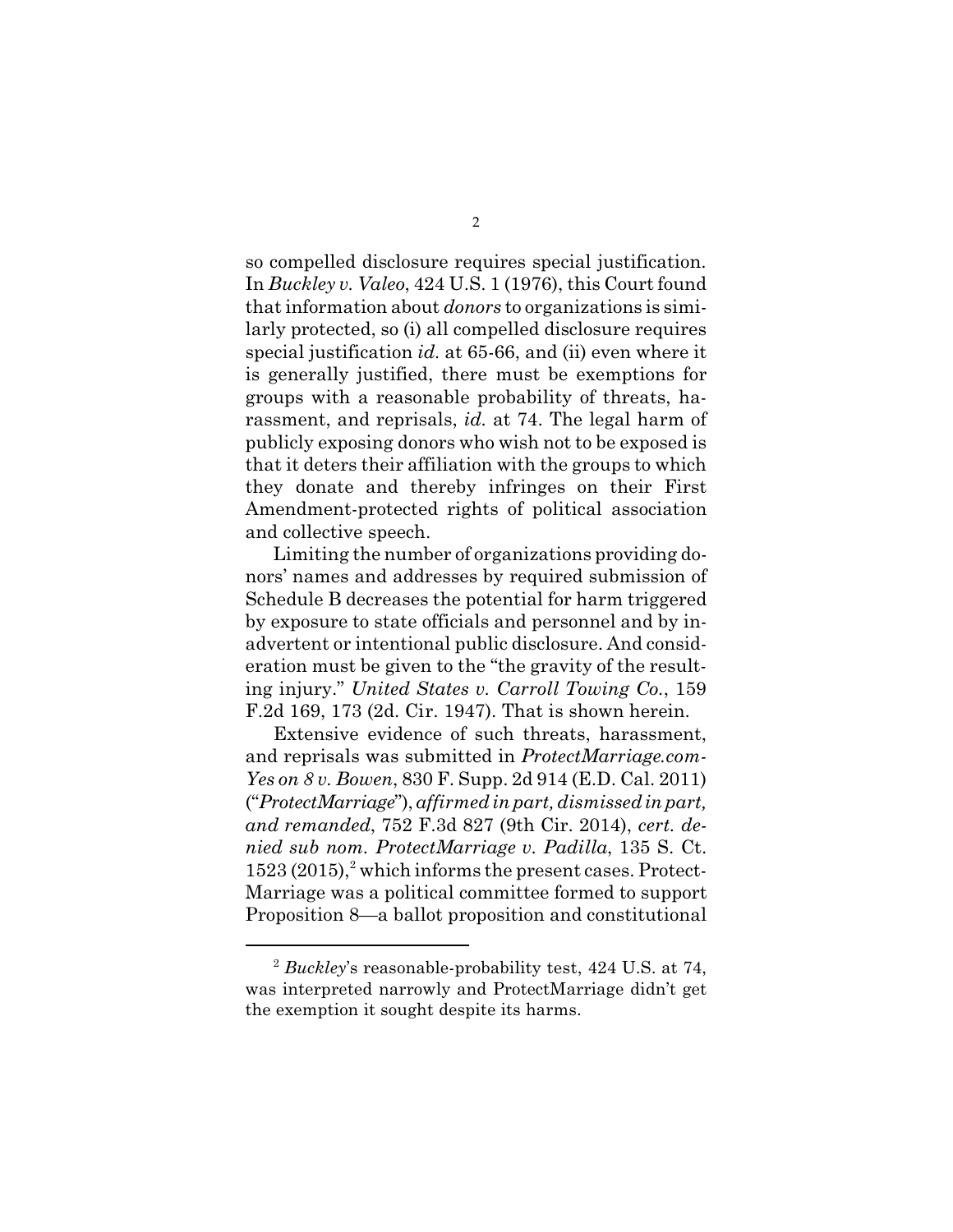amendment recognizing marriage as between one man and one woman—and California required disclosure of its donors. This resulted in substantial harm to the advocacy group and its donors, submitted as evidence in *ProtectMarriage* and summarized here.

Because California required public release of identities, home addresses, and employers of donors to ProtectMarriage, political opponents were able to publish this personalinformation on websites with maps showing donors' homes and businesses so that aggressive activists could attack them there. The result of this vicious campaign was overwhelming evidence that the publicly disclosed information led directly to threats, harassment, and reprisals for the donors to the advocacy group. Documents filed provide: (1) undisputed testimony and evidence of over 80 instances of threats, harassment, and reprisals against 58 "John Does"; (2) links to 14 videos reporting and in some cases recording ugly and sometimes violent confrontations and "protests" with Prop 8 supporters, and; (3) 157 published accounts of threats, harassment, and reprisals directed at supporters of Prop 8. These vicious campaigns damaged their victims and cast a chill over supporters of traditional marriage who might have considered working with and contributing to ProtectMarriage or similar organizations.

This Court and its members have cited and acted on the evidence in *ProtectMarriage*, making it the quintessential example of threats, harassment, and reprisals emanating from disclosure of contributors.

The harm and chill from compelled disclosure of donors in *ProtectMarriage* show again why requiring submission of IRS Form 990 Schedules B to California requires strong, special justification.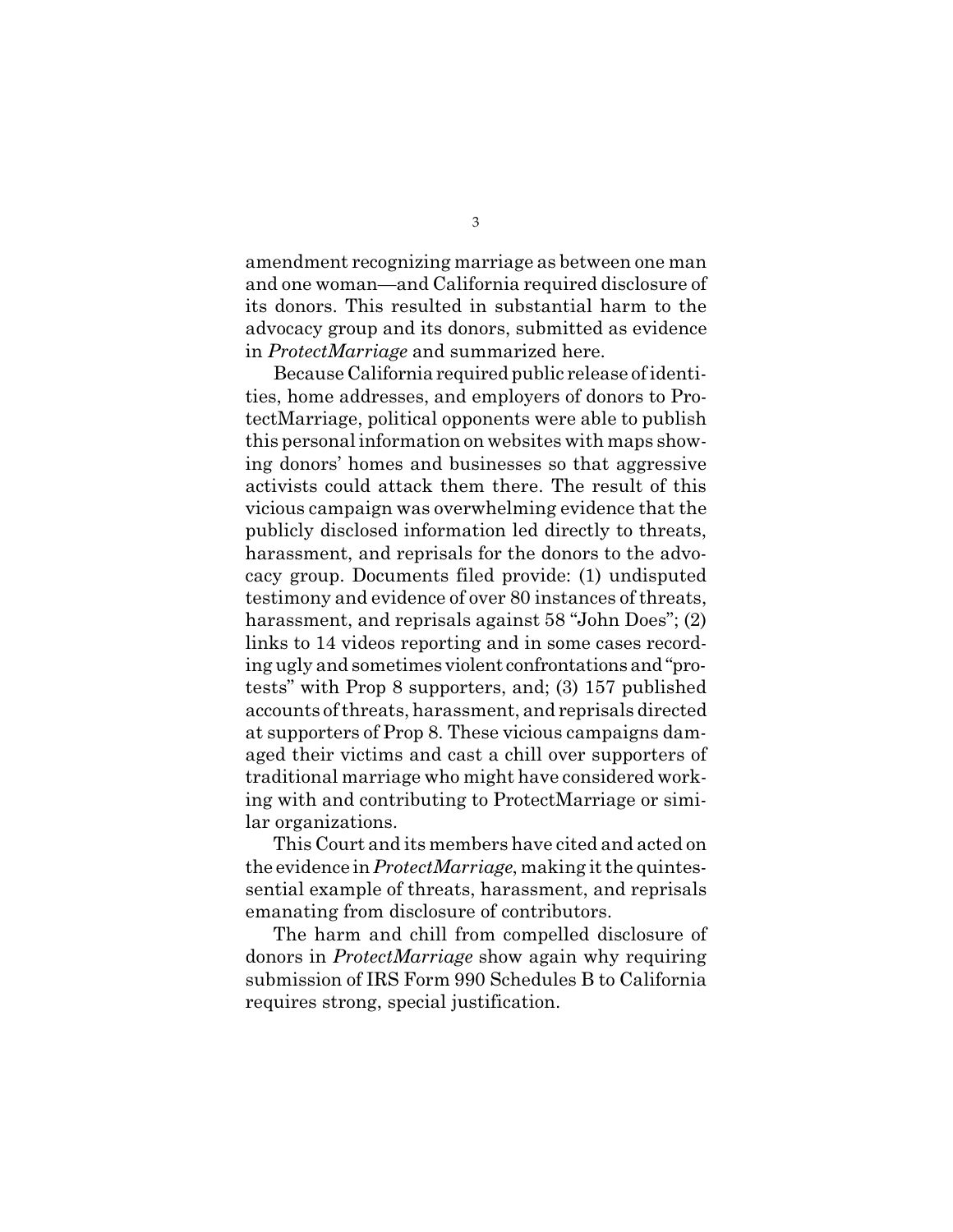## **Argument**

**Evidence of Harm and Chill from Compelled Disclosure of Support for California's Proposition 8 Supports Requiring Strong, Special Justification for Compelled Disclosure Here.**

## **A. Due to the inherent chill on speech and association, mandating donor disclosure requires special justification and exemptions.**

Because compelled disclosure of political and ideological association imposes an inherent chill on speech and association, *NAACP*, 357 U.S. at 462 ("compelled disclosure of affiliation with [advocacy] groups . . . may constitute an effective constraint on freedom of association"), this Court in its wisdom has provided two sorts of protection against such compelled disclosure.

First, *all* compelled disclosure must be specially justified due to the *inherent* chill it imposes. In *Buckley*, 424 U.S. 1, this Court recalled the inherent chill established in *NAACP* and found association by contribution to be as protected as association by membership, *id.* at 65-66, so this Court required special justification for compelled disclosure of contributions too. The chill is inherent because, once one is disclosed, all that is required for harm is for hostile forces to target you, so the potential is always there. So the chill need not be proven and the government always must specially justify compelling disclosure, whether or not a group fits the second protection category.

Second, even where compelled disclosure has been specially justified, and so permitted, there must a second protection category. That provides exemptions for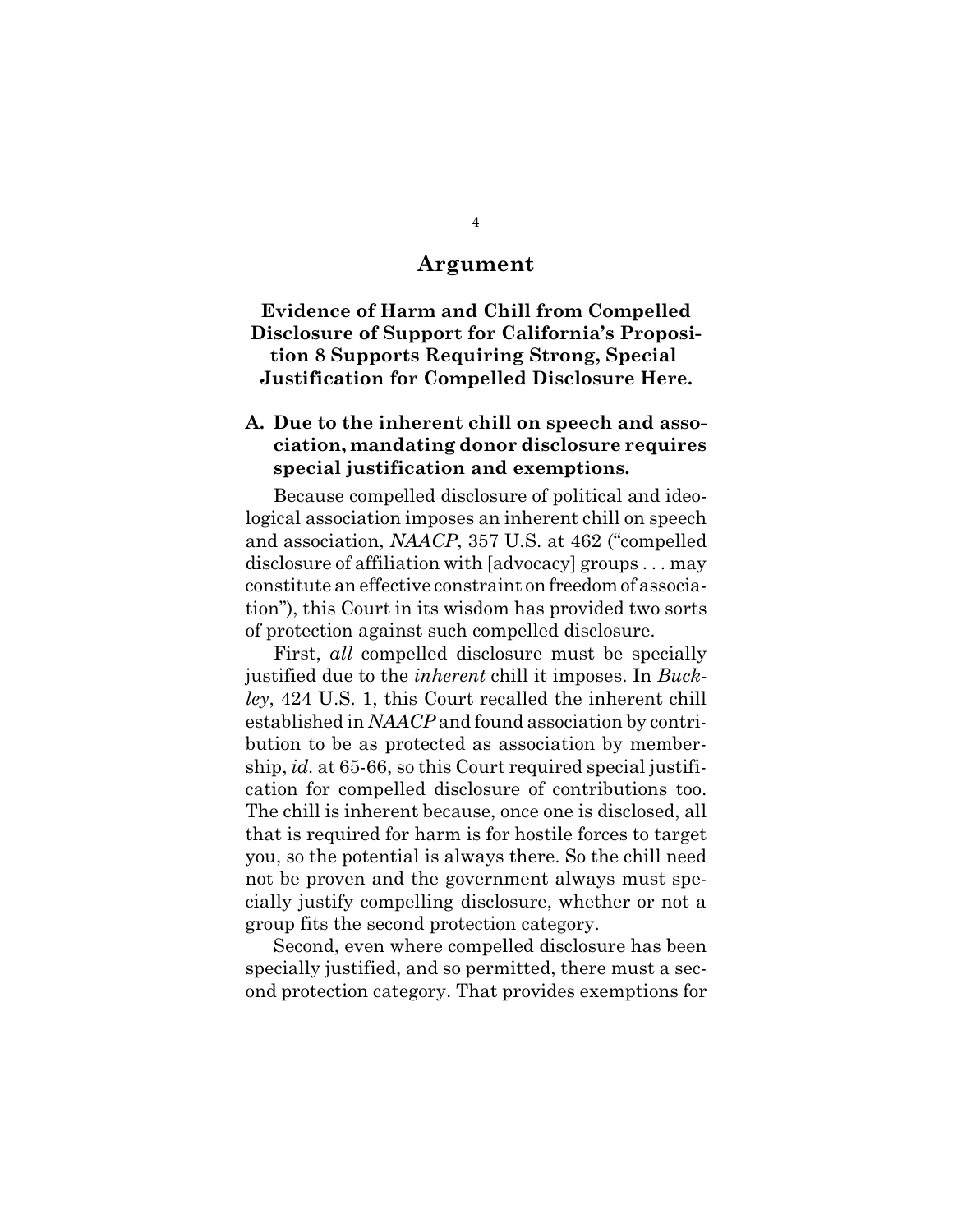groups establishing a reasonable probability of threats, harassment, and reprisals. *Id.* at 74. Notably, no group need prove the second category to require the government to meet is duty under the first category to specially justify its compelled disclosure.

The evidence summarized below from California's Proposition 8 experience is a contemporary example of why compelled disclosure of political and ideological association *always* requires special justification. The compelled disclosure of supporters of Proposition 8 (supporting traditional marriage) left those disclosed supporters subject to attack whenever someone chose to target them. And the chill on association and collective speech was well established in *ProtectMarriage*.

California's requirement that groups file IRS Schedule B discloses donors' political and ideological associations to state officials and personnel and increases the risk of public exposure. Given the inherent chill in such compelled disclosure, the government must specially justify its disclosure requirement.Limiting thenumber of organizations providing donors' names and addresses by required submission of Schedule B decreases the potential for harm triggered by inadvertent or intentional disclosure, while expanding that number into more jurisdictions increases that harm potential. And consideration must be given to the "the gravity of the resulting injury." *Carroll Towing Co.*, 159 F.2d at 173. That is established next.

**B. California's Proposition 8 experience provides evidence of harm fromdonordisclosure.**

Extensive evidence of donor harassment<sup>3</sup> was

<sup>&</sup>lt;sup>3</sup> "Harassment" is used collectively here to include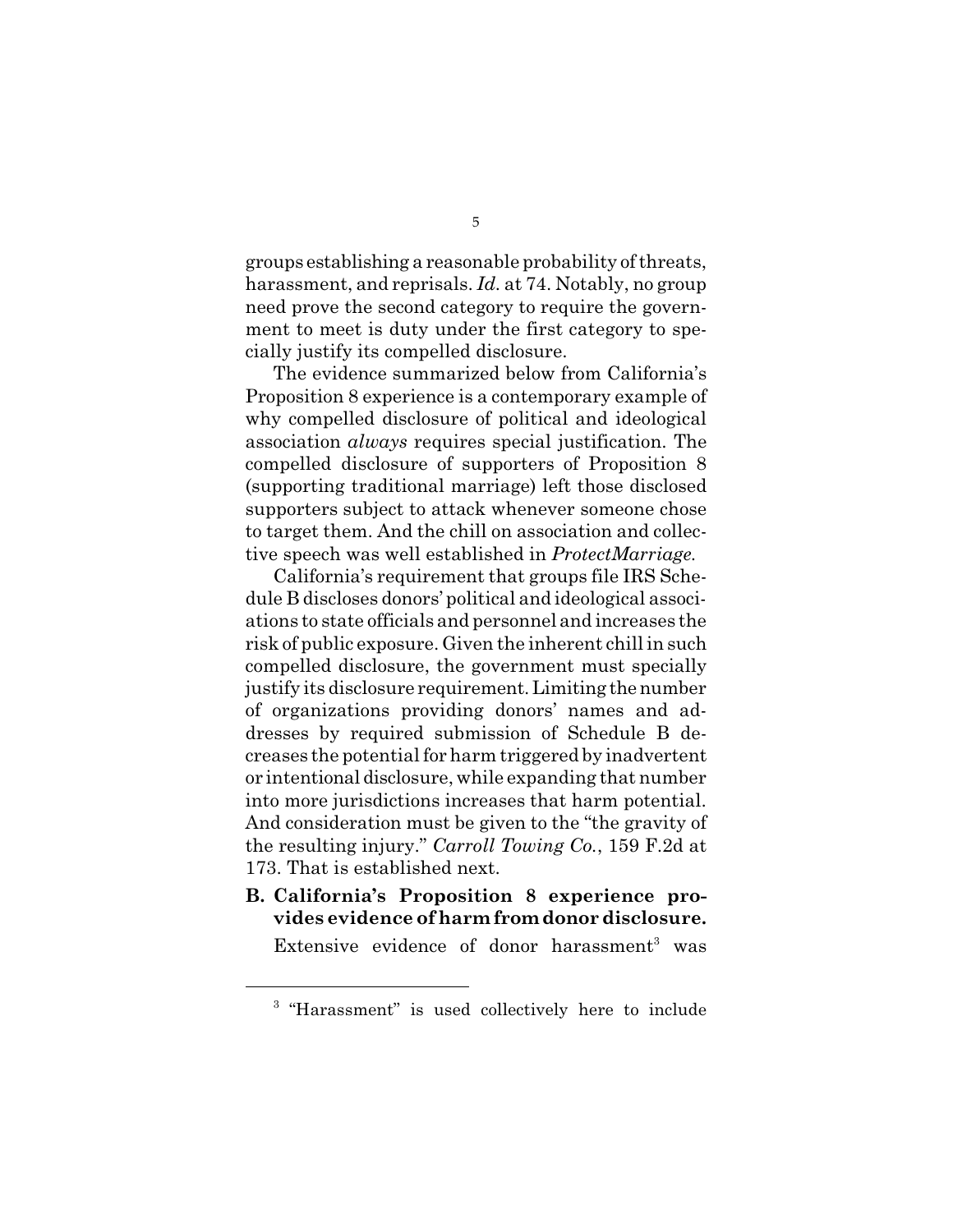submitted in *ProtectMarriage*, 830 F. Supp. 2d 914, which evidence informs the present cases. ProtectMarriage was a citizen-advocacy group in California's Proposition 8 (also called "Prop 8") campaign, which sought a constitutional amendment to protect traditional marriage in the November 2008 California state elections. As Proposition 8 donor information was disclosed—required by California campaign-finance law—widespread, serious harassment of donors to ProtectMarriage occurred, along with harassment of those identified in any way as Prop 8 supporters. Together, this evidence supported an exemption that ProtectMarriage sought from disclosing donors under *Buckley*'s reasonable-probability test, 424 U.S. at 74, but the Test was interpreted narrowly and ProtectMarriage didn't get the exemption. But this evidence also supports the special justification required for *all* such disclosure.

The *ProtectMarriage* district court summarized the evidence of harms in a useful way. 830 F. Supp. 2d at 917-23.

That evidence was from Plaintiffs' summary-judgment Statement of Undisputed Facts ("Fact Statement") and exhibits, which provide valuable evidence of harm for present consideration. The Fact Statement is doc. 251 on the docket for No. 2:090CV-00058-MCE-DAD, *available via* https://pacer.uscourts.gov/.

The Fact Statement cites (inter alia) Exhibits 1

<sup>&</sup>quot;threats, harassment, and reprisals." *Buckley*, 558 U.S. at 367. Notably, this evidence applies *both* to a disclosure exemption (which was sought by ProtectMarriage) *and* to the general requirement that all compelled disclosure be specially justified (at issue with Schedule B disclosure).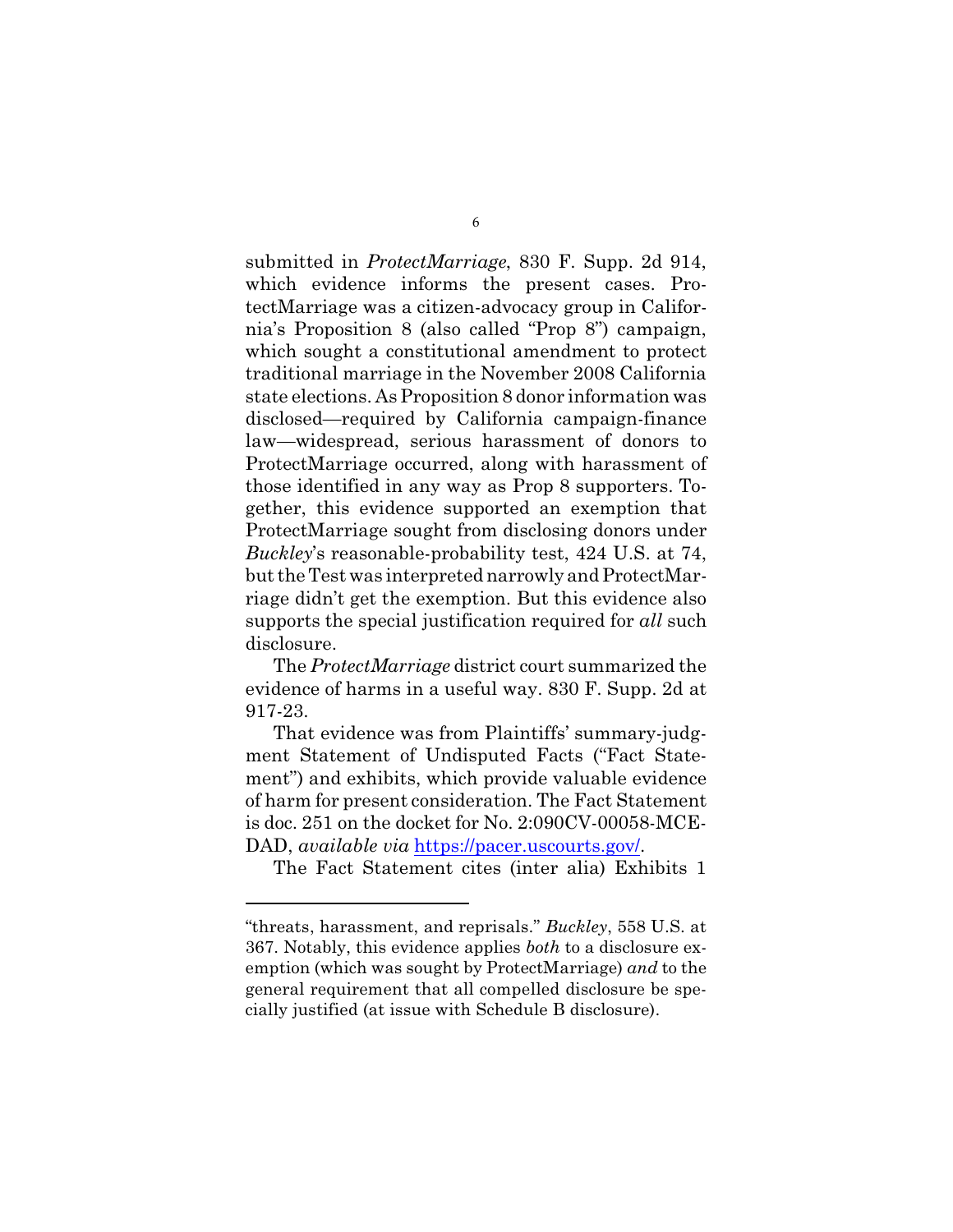through 4 (each with multiple parts), which are at docs. 246–1 through 250–3 on the docket.<sup>4, 5</sup>

Generally, the evidence showed that, because California required the public release of identities, home addresses, and employers of donors to ProtectMarriage, political opponents were able to publish this personal information on numerous websites, including Map-Questing the donors' homes and businesses so that aggressive activists could attack them there. And they did. The result of this vicious campaign was overwhelming evidence that the publicly disclosed informa-

<sup>4</sup> The Fact Statement and exhibits are also available at www.jamesmadisoncenter.org/cases/files/protect-marriagebowen/plaintiffs-statement-undisputed.pdf and www.regulations.gov/document?D=IRS-2019-0039-8286. All active links herein were checked February 22, 2021. Some links cited in the evidence are now inactive (and are so noted) but were active when the evidence was introduced and so are historically accurate.

<sup>&</sup>lt;sup>5</sup> Plaintiffs' Exhibits 1 through 4 were filed in support of ProtectMarriage's (and other plaintiffs') summary-judgment motion, i.e., doc. 245. Exhibits 1 through 4 contain broad categories of exhibits and were broken into smaller parts for filing: **Exhibit 1** is doc. 246–1 and doc. 246–2 (John Doe declarations); **Exhibit 2** is doc. 246–3 (election results); **Exhibit 3** is doc. 246–4 (videos); **Exhibit 4** is doc. 247–1 through doc. 250–3 (online and news articles and blog postings). Within Exhibits 1 through 4 are sub-exhibit identifications, e.g., Exhibit 4 is divided into ex. 4-1 through ex. 4- 157. Despite being broken up for filing purposes each of plaintiffs' Exhibits 1 through 4 is internally numbered in the lower-right footer with numbers that are sequential throughout each (regardless of it being broken up), and citations herein are to those internal Exhibit numbers.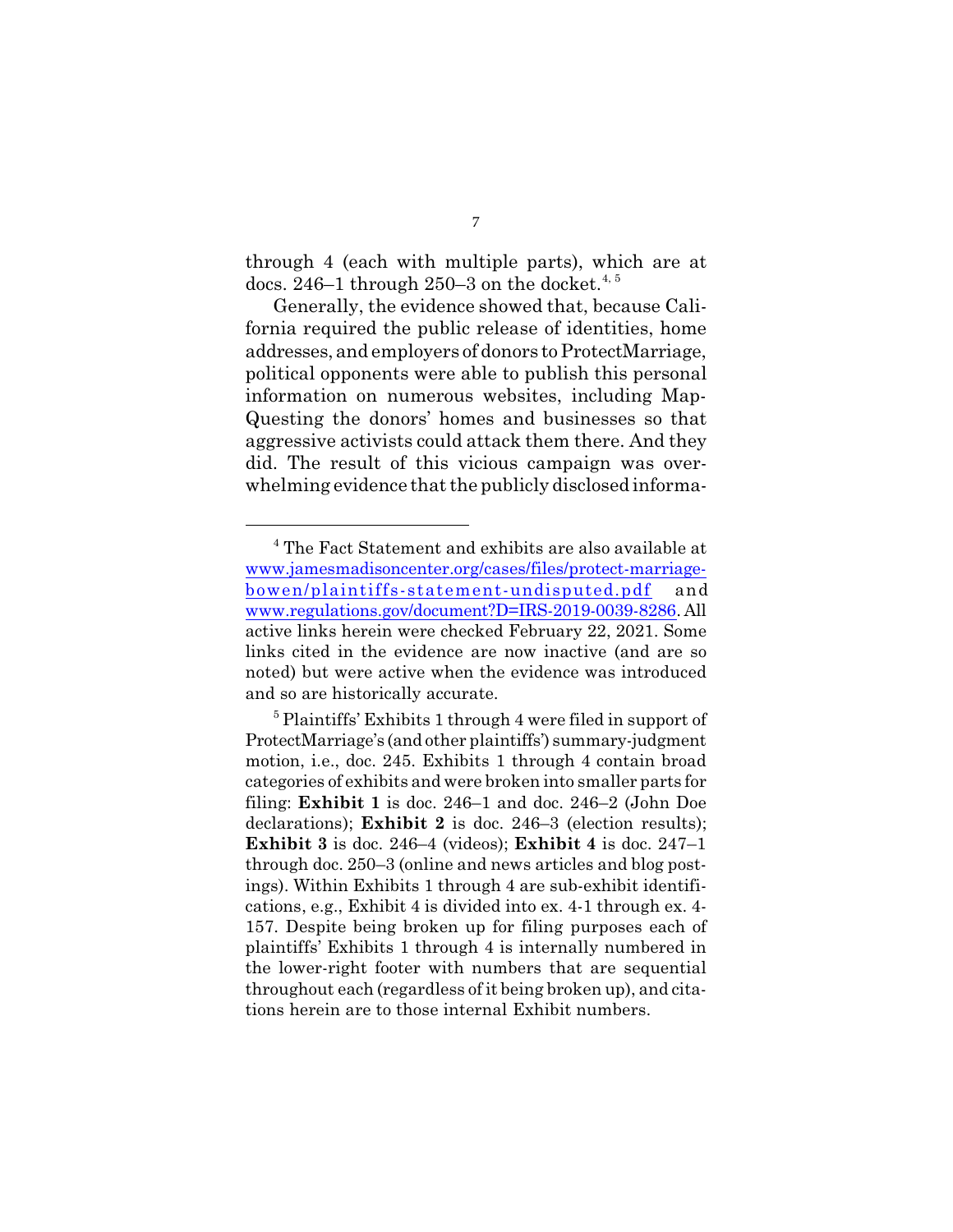tion led directly to harassment directed at donors to an advocacy group. Documents filed provide: (1) undisputed testimony and evidence of over 80 previously unreported instances of harassment against 58 "John Does"; (2) links to 14 then-contemporary videos reporting and in some cases recording ugly and sometimes violent confrontations and "protests" with Prop 8 supporters, and; (3) 157 contemporarily published accounts of harassment directed at supporters of Prop 8. Among the incidents reported in this evidence were death threats, threats of violence, vandalism, threats of destruction of property, arson, threats of arson, angry and lewd protests, intimidating emails and phone calls, mailed envelopes of suspicious powder, entire web sites dedicated to blacklisting supporters of traditional marriage and similar causes, loss of employment and job opportunities, intimidation and reprisals on campus and in the classroom, economic reprisals and demands for "hush money," and gross expressions of anti-religious bigotry, including vandalism and threats directed at religious institutions and religious adherents. Not surprisingly, this vicious campaign damaged the victims of it and cast a chill over supporters of traditional marriage who might have considered working with ProtectMarriage or other organizations in favor of traditional marriage. *See generally* Statement. *See also ProtectMarriage*, 830 F. Supp. 2d at 917-23 (district court's evidence summary).

More specifically, on November 4, 2008, California passed Proposition 8, defining marriage as between one man and one woman. During and after the campaign, Prop 8 opponents publicized on the Internet the names, employers, and contact information of Proposition 8 campaign contributors from public filings to ha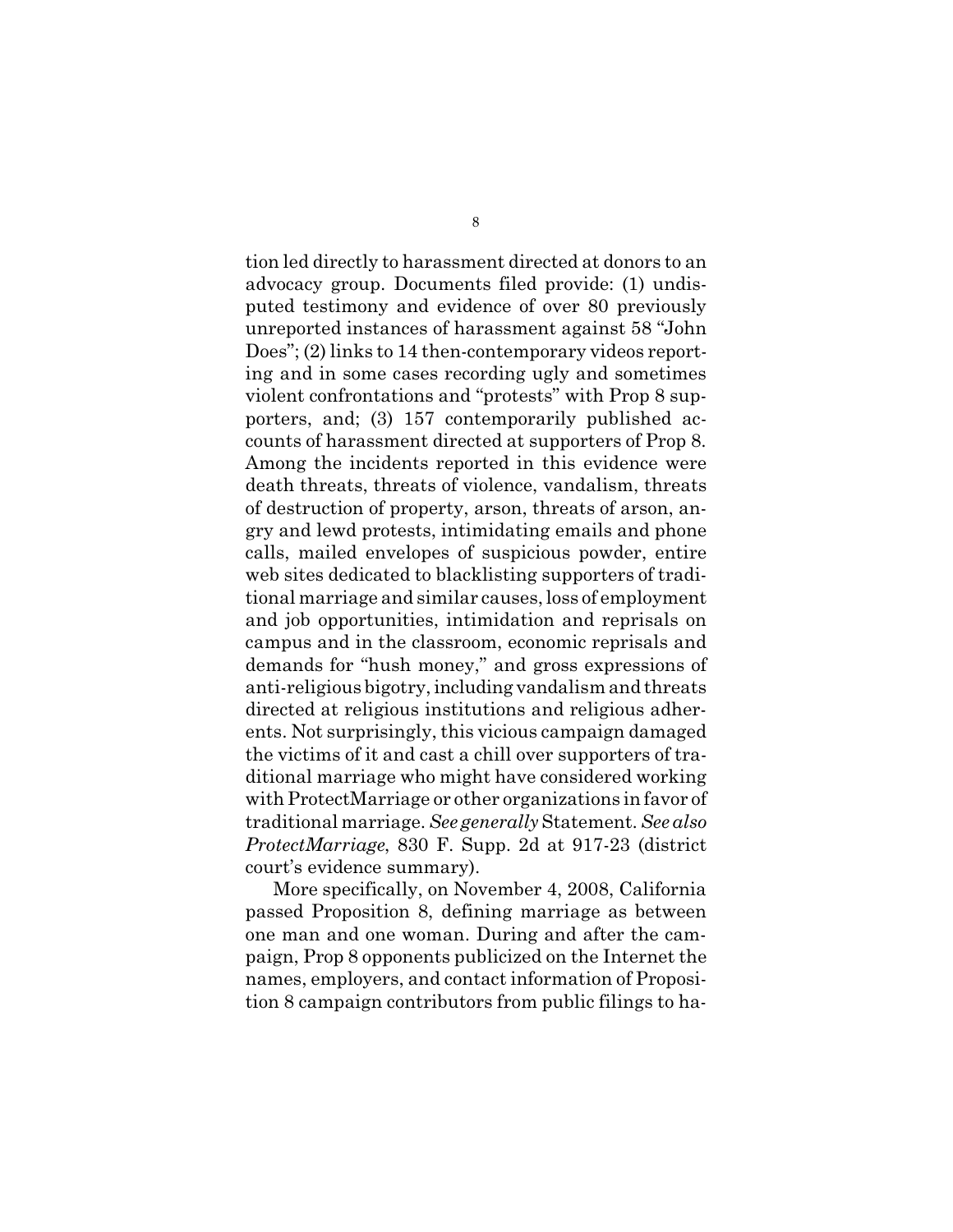rass and intimidate them using (inter alia) then-active links at www.eightmaps.com $^6$  and www.californiansagainsthate.com.<sup>7</sup> This evidence was summarized in the Facts Statement and some quoted selections follow (with paragraph numbers replaced by bullet points):

### **EightMaps.com and Blacklists**

• The efforts of individuals or groups who wish to inappropriately target persons who supported traditional marriage are greatly facilitated by Internet web sites that combine information gleaned from state-mandated political reports with other publicly available information, thus enabling those so inclined to more easily threaten and intimidate marriage supporters at home and at work.

Fact Stmt. ¶ 66.

• For example, the web site EightMaps.com [now inactive] is a GoogleMaps "mashup"<sup>8</sup> that combines data obtained from the California Secretary

 $6$  Though this is no longer active, the Wayback Machine has page snapshots (not now disclosing donors). *See, e.g.*, https://web.archive.org/web/20110224025618/http://www. eightmaps.com/.

 $7$  Though this is no longer active, the Wayback Machine has page snapshots(not now disclosing donors). *See, e.g.*, http://www.californiansagainsthate.com/.

<sup>8</sup> "PCMag.com, 'Mashup,' http://www.pcmag.com/encyclopedia  $term/0$ ,t= $&i=55949,00.$ asp ([now inactive]) (defining 'mashup' as: 'A mixture of content or elements. For example, an application that was built from routines from multiple sources or a Web site that combines content and/or scripts from multiple sources is said to be a mashup. The term became popular in the 2005 time frame.')." Fact Stmt. ¶ 67 n.7.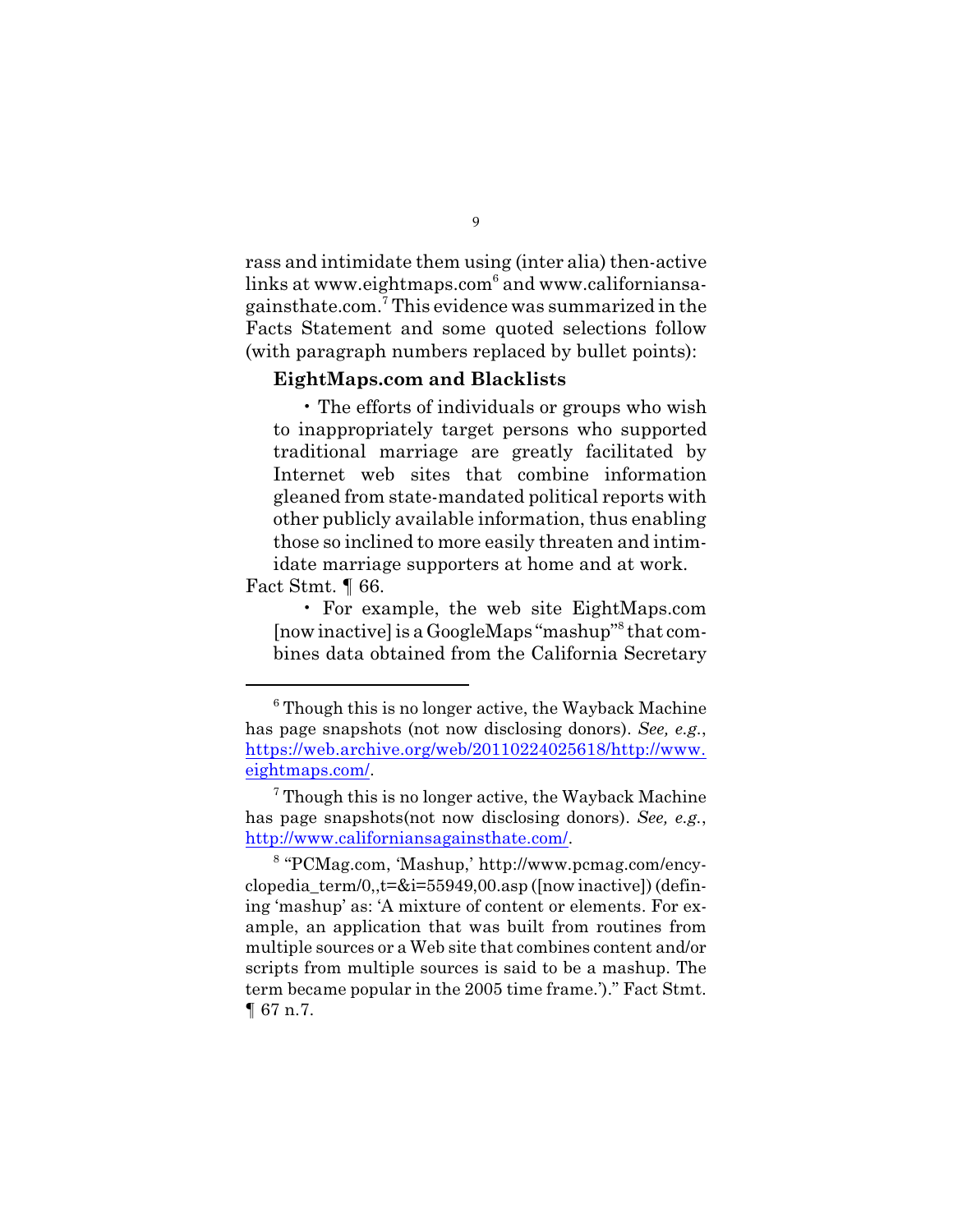of State (for political donation reports) with an interactive geographical map. (Exs. 4-152, 4-153.) An individual can use the web site to search for any city and print a map graphically illustrating the name, address, amount, occupation, and employer of each individual in that city who donated to Prop. 8. A *New York Times* article commented, "Eightmaps.com is the latest, most striking example of how information collected through disclosure laws intended to increase the transparency of the political process, magnified by the powerful lens of the Web, may be undermining the same democratic values that the regulations were to promote." (Ex. 4-154.)

Fact Stmt. ¶ 67.

• Other web sites popularly called "blacklists" have sprung up that list citizens (and groups as well), by name, that contributed in support of Prop. 8. (*E.g.,* Exs. 4-58, 4-133, 4-139.) Each of the following web sites lists donors or known supporters of traditional marriage and encourages action against them:<sup>9</sup>

In addition, at least two major California newspapers

<sup>&</sup>lt;sup>9</sup> "The web site 'You Can't Hide Your Hate' identifies individual supporters of Prop. 8, but includes a disclaimer that the web site does not advocate violence, vandalism, or threats, or, for that matter, even boycotts. (Ex. 4-114.) However, as the *Long Beach Press-Telegram* noted in an editorial, the web site's actions speak louder than its quiet disclaimer. If nothing else, the editorial pointed out, the name of the web site—You Can't Hide Your Hate—'tars people . . . with a broad and clumsy brush,' adding that so long as this debate rages, what is needed is a 'huge dose of civility.' (Ex. 4-113.)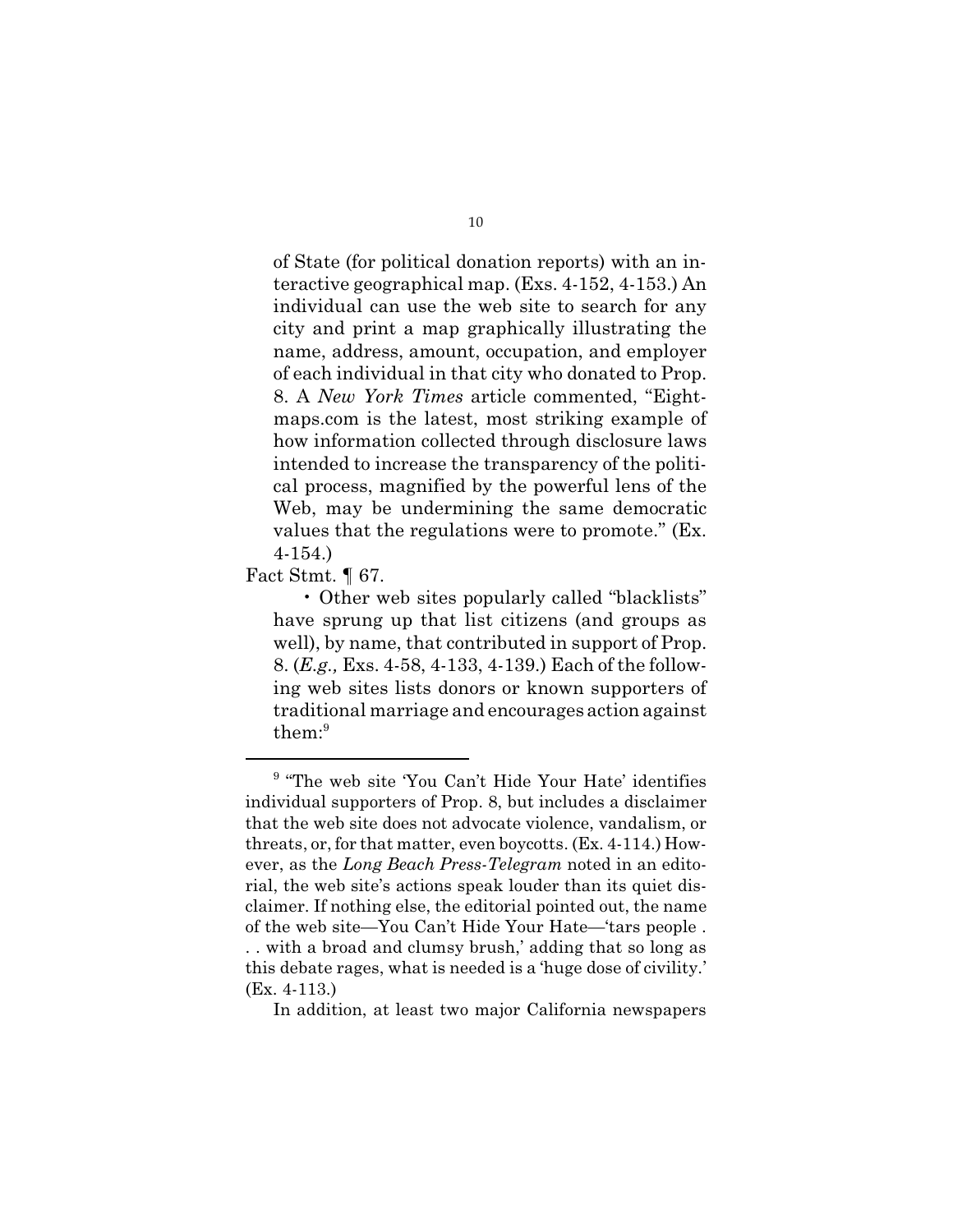a. http://www.californiansagainsthate.com [now inactive] (Ex. 4-62)

b. http://fighttherightwingnuts.blogspotcom/2009/01/pro-h8-bigots-who-donated-in-paloalto.html [now inactive] (Ex. 4-110)

c. http://knowthyneighbor.org/ [now inactive] (Ex. 4-109)

d. http://www.mormonsstoleourrights.com/ [now in $active$ <sup>10</sup>

e. http://mormonsfor8.com/ $11}$  [now inactive] (Exs. 4-106, 4-105)

f. http://www.stopthemormons.com/ [now inactive] (Ex. 4-104)

<sup>10</sup> "It appears that MormonsStoleOurRights.com has been stripped of its content, but it is evident from other Internet blogs and article that the site was, for a time at least, the focal point of a 'petition drive . . . to the IRS to strip the Mormon church of its tax exempt status.' (*See, e.g.*, Ex. 4-107.) In any event, the site MormonsStoleOurRights. com was only one of several web sites that openly called for the revocation of the Mormon church's tax-exempt status because of its support for traditional marriage. (*E.g.*, Exs. 4-14, 4-15, 4-19.)" Fact Stmt. ¶ 68 n.9.

<sup>11</sup> "Mormonsfor8.com is a web site whose goal is to identify every Mormon donor to Prop. 8. The site actively solicits help from visitors to the web site. The web site lists every individual contributor to Prop. 8, and whether each contributor is Mormon or not Mormon. It encourages visitors to the site to review the list, to spot the Mormons they know, and report them by sending an email to yeson8donors@mormonsfor8.com. (Ex. 4-105.)" Fact Stmt. ¶ 68 n.10.

have compiled searchable databases on their respective web sites that enable easy access to look up Prop. 8 contributors. (Exs. 4-138, 4-83.)" Fact Stmt. ¶ 68 n.8.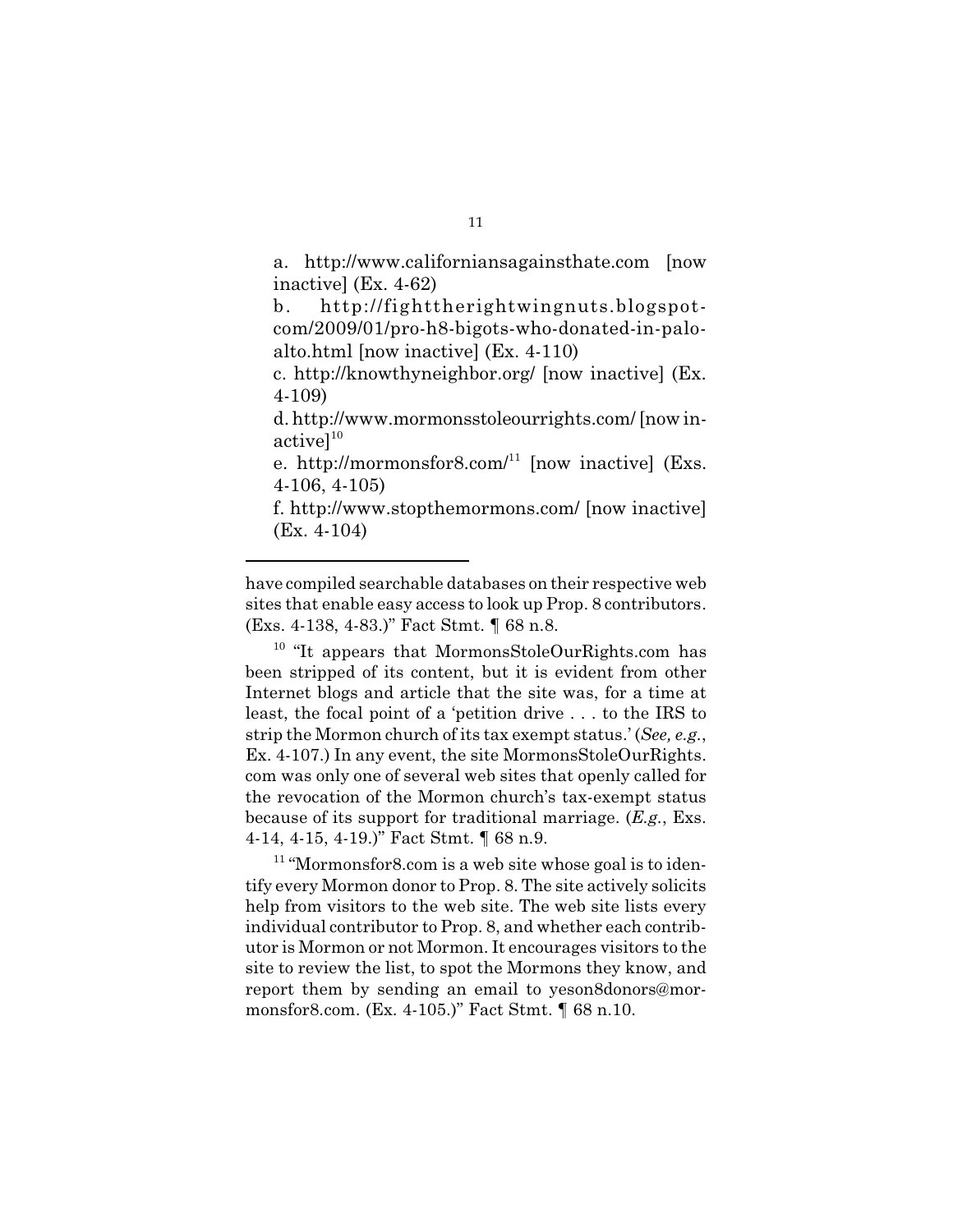g.http://www.antigayblacklist.com/<sup>12</sup> [now inactive] (Ex. 4-10)

h. http://www.hrc.org/news/11542.htm [now inactive] (Ex. 4-21)

i. http://www.dontbuyfrombigots.com/ [now inactive](Ex. 4-28)

j. http://www.afterellen.com/node/39787 [now inactive] (Ex. 4-98)

k. http://boycotta-1selfstorage.com/ [now inactive] (Ex. 4-134).

Fact Stmt. ¶ 68.

• The blacklists have been used, for instance, to go onto the restaurant web site yelp.com, and give bad reviews to restaurants that supported traditional marriage. (Ex. 4-123.) Others have spread the word via email (*e.g.*, Exs. 4-129, 4-154) and on sites like Facebook.com (e.g., Ex. 4- 137), Craigslist.com (*e.g.*, Ex. 4-123), and InsiderPages.com (*e.g.*, Ex. 4-27).

<sup>&</sup>lt;sup>12</sup> "Though the web site AntiGayBlacklist.com appears to have been removed, a print-screen of the web site is reproduced in Exhibit 4-190. Multiple media reports confirm its existence and its purpose. *Time* magazine, for example, reported that on 'AntiGayBlacklist.com, individuals who gave money toward Prop. 8 are publicized, and readers are urged not to patronize their businesses or services.' (Ex. 4-142; *see also, e.g.*, Ex. 4-128 (reporting that the writer personally 'looked up the Anti-Gay Blacklist, a collection of names and affiliations lifted from the public record of political donations to the Yes on 8 campaign').) Moreover, the original Anti-Gay Blacklist has been replicated (and is still available) at several web sites. (*See, e.g.*, Exs. 4-84, 4- 99, 4-103.)" Fact Stmt. ¶ 68 n.11.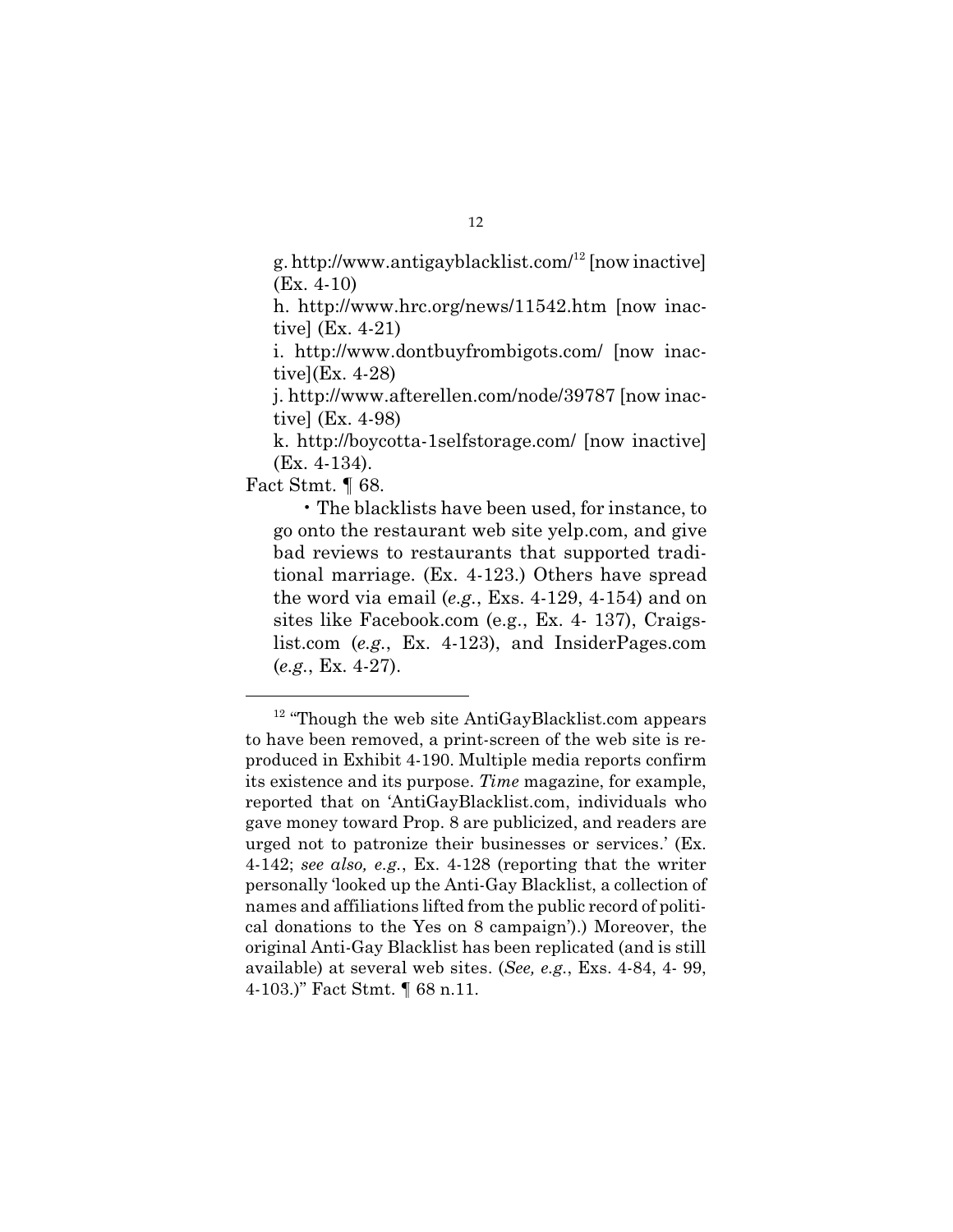Fact Stmt. ¶ 69.

• Other emerging technology is also threatening the privacy of our political views. A new product called "Inbox Influence" is now being marketed by the Sunlight Foundation "that allows you to see the political contributions of the people and organizations that are mentioned in emails you receive"—simply by dragging the mouse over the name of any person or entity in the body of the email. (Ex. 4-27.) The Sunlight Foundation touts its product:

Inbox Influence provides details on any entity in the body of the email, plus information on both the sender of the email and the company from which it was sent. With it, you can even see how your friends and family have given to political campaigns. Perhaps Uncle Joe has more mainstream views after all?

(Ex. 4-26.)

Fact Stmt. ¶ 70.

• Several news reports confirm that the blacklists and other emerging political-exposure technology are being compiled by referencing governmentcompiled political exposure reports. For example, the *Los Angeles Times* reported that "activists" found their targets by "por[ing] though campaign contribution databases" (Ex. 4-123), and an article appearing in the *San Francisco Chronicle* reported that same-sex marriage advocates "harness[ed] technology and open-records laws in their efforts"to "focus on the Mormons" (Ex. 4-60).

Fact Stmt. ¶ 71.

• Those who publish the blacklists have used the fact that their data is compiled from publicly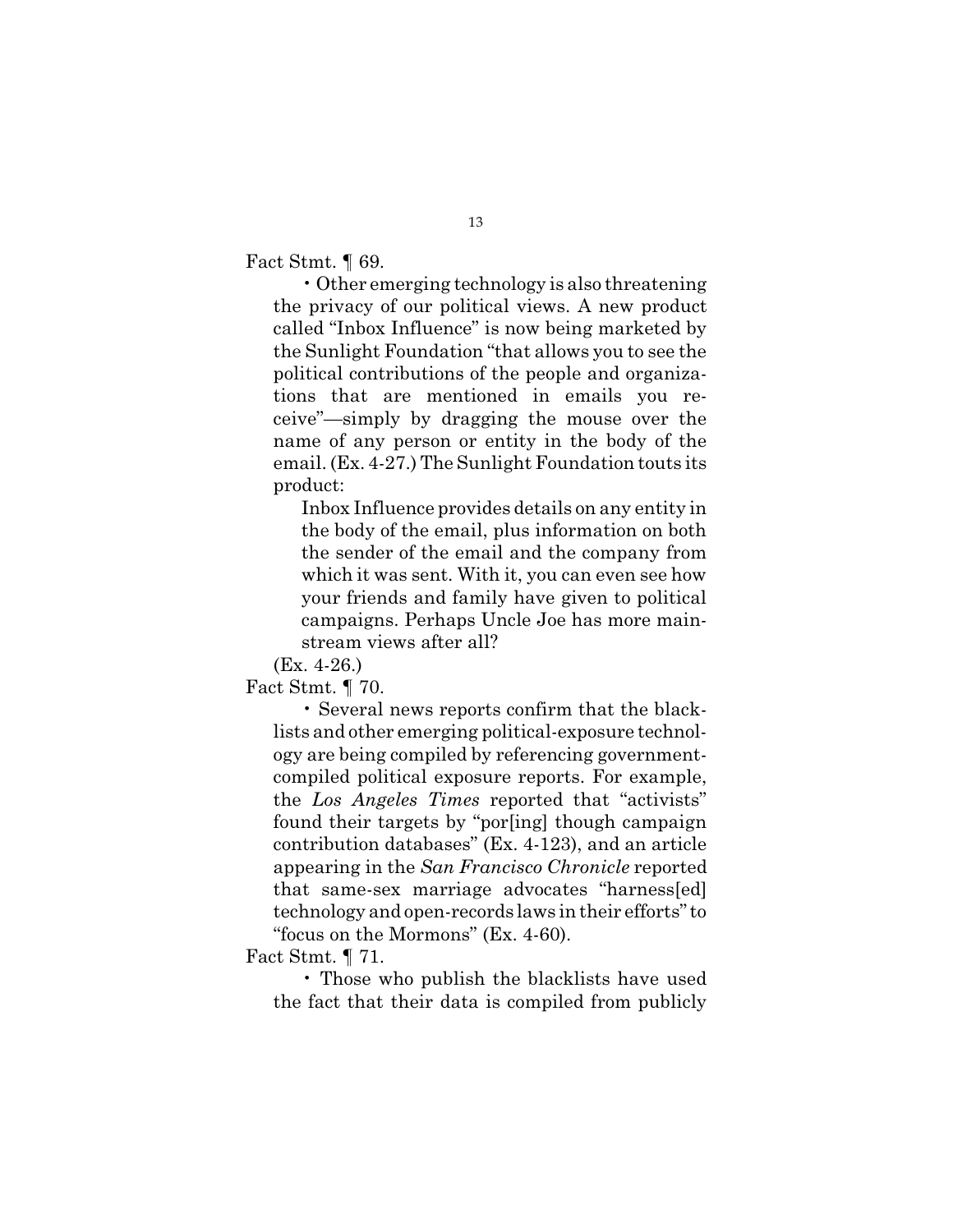available reports as justification for their actions. FredKarger—founder of CaliforniansAgainstHate. com, which has its own blacklist dubbed the "dishonor roll"—was quoted: "People are going to do what they want, and it's in this society where you have campaign reporting that is all public information." (Ex. 4-123.)

Fact Stmt. ¶ 72.

• The advent of Internet blacklists, together with the tense and hostile atmosphere surrounding the debate over same-sex marriage, caused many in the media (across the political spectrum) to openly question whether society can handle, civilly, the instant availability of public records exposing private citizens' controversial political views. The *Los Angeles Times*, for instance, ran an editorial entitled "Prop. 8—Boycott, or Blacklist?" with the subtitle "Shunning businesses is one thing; intimidation crosses the line." The *Times* described the actions of those who blacklisted and boycotted Prop. 8 donors as the "vengeful campaign against individuals who donated to the gay-marriage ban." "As much as we abhorred Proposition 8, there's nothing to cheer about when private individuals are afraid to donate to the political campaigns of their choice because it may cost them their livelihood." (Ex. 4-115.)

Fact Stmt. ¶ 73.

• Likewise, *The New York Times* published an article critical of what it called the "ugly specter of intimidation"—referring to several documented episodes of threats, harassment, and reprisals:

With tools like eightmaps—and there are bound to be more of them—strident political partisans can challenge their opponents directly, one voter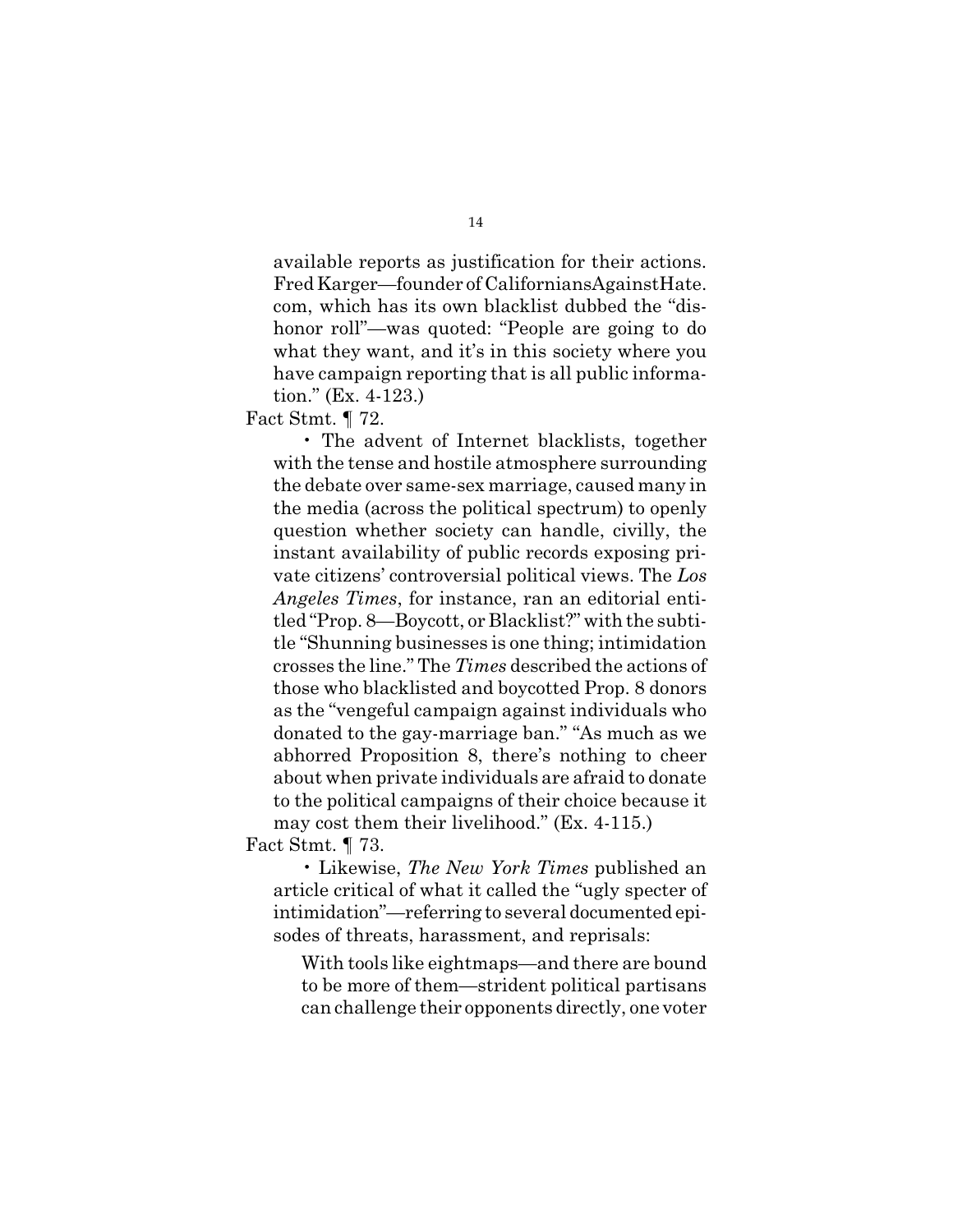at a time. The results, some activists fear, could discourage people from participating in the political process altogether.

(Ex. 4-154.)

Fact Stmt. ¶ 74.

The described harassment campaignwas facilitated by the compelled disclosure of contributors to committees supporting Proposition 8. This is clear from the fact that some John Does who made Prop 8 contributions that were publicly disclosed and suffered harassment were not otherwise known as Prop 8 supporters than by contributions. But equally important is evidence of persons harassed for being known Prop 8 supporters generally because, if one is likely to be harassed for supporting a cause, disclosure identifies one as a supporter. The Fact Statement provides evidence of both situations in (inter alia) summaries of the John Doe Declarations (with cites to the record). Declaration samples follow. Doc. 246–1.

#### **Declaration of John Doe #1**

John Doe #1 donated funds to ProtectMarriage.com, placed a yard sign in front of his home, and made phone calls supporting Proposition 8 on behalf of a church group. He was required to list the name of his business when he contributed to ProtectMarriage.com, and, consequently, in October 2008, someone papered the cars in his parking lot with flyers referencing his support for Proposition 8 and the amount of his contribution. His business has since been targeted by numerous boycotts, several orchestrated through Facebook. At one point, someone paid for a sponsored link on Google so that a search for John Doe #1's store resulted in a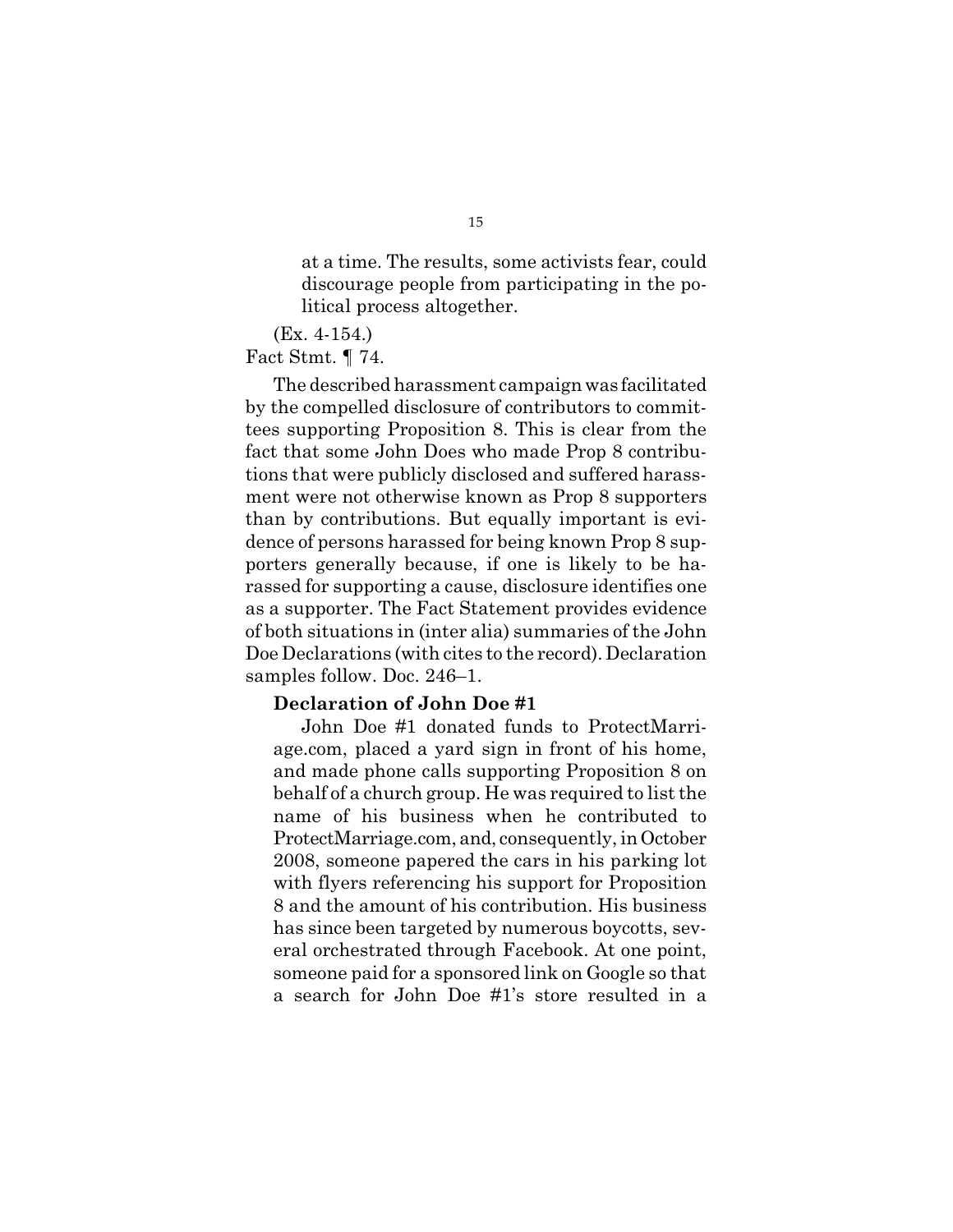website referencing his support for Proposition 8 and urging a boycott. Additionally, several negative reviews of his business were posted on Yelp.com referencing his donation to Plaintiff. Other websites have posted similar reviews.

John Doe #1's business has twice been picketed and, in November 2008, opponents of Proposition 8 allegedly orchestrated a march intended to culminate in further picketing of John Doe #1's business.

According to John Doe #1, the protesters have become quite aggressive and he has received numerous letters and hundreds of emails condemning his support of the Proposition. Approximately 30-40 people have frequented his business to express their displeasure with his support of the ballot initiative. John Doe #1 eventually became concerned that opponents of Proposition 8 would tamper with his products so he installed sixteen additional security cameras. John Doe #1 contends that he will not contribute in the future and does not believe his business should suffer repercussions because of his personal donation. (Decl. of John Doe 1.)

Fact Stmt. ¶ 143.

#### **Declaration of John Doe #2**

John Doe #2 made two donations to ProtectMarriage.com and posted a "Yes on 8" bumpersticker on his car. Subsequently, in November 2008, someone distributed a flyer, in the town of his residence, labeling him a bigot. Additionally, the flyer listed his religious affiliation and the dollar amount of his contributions. According to John Doe #2, no one but his family was aware of his financial contribution, so he believes the information must have derived from public disclosure by the State. John Doe #2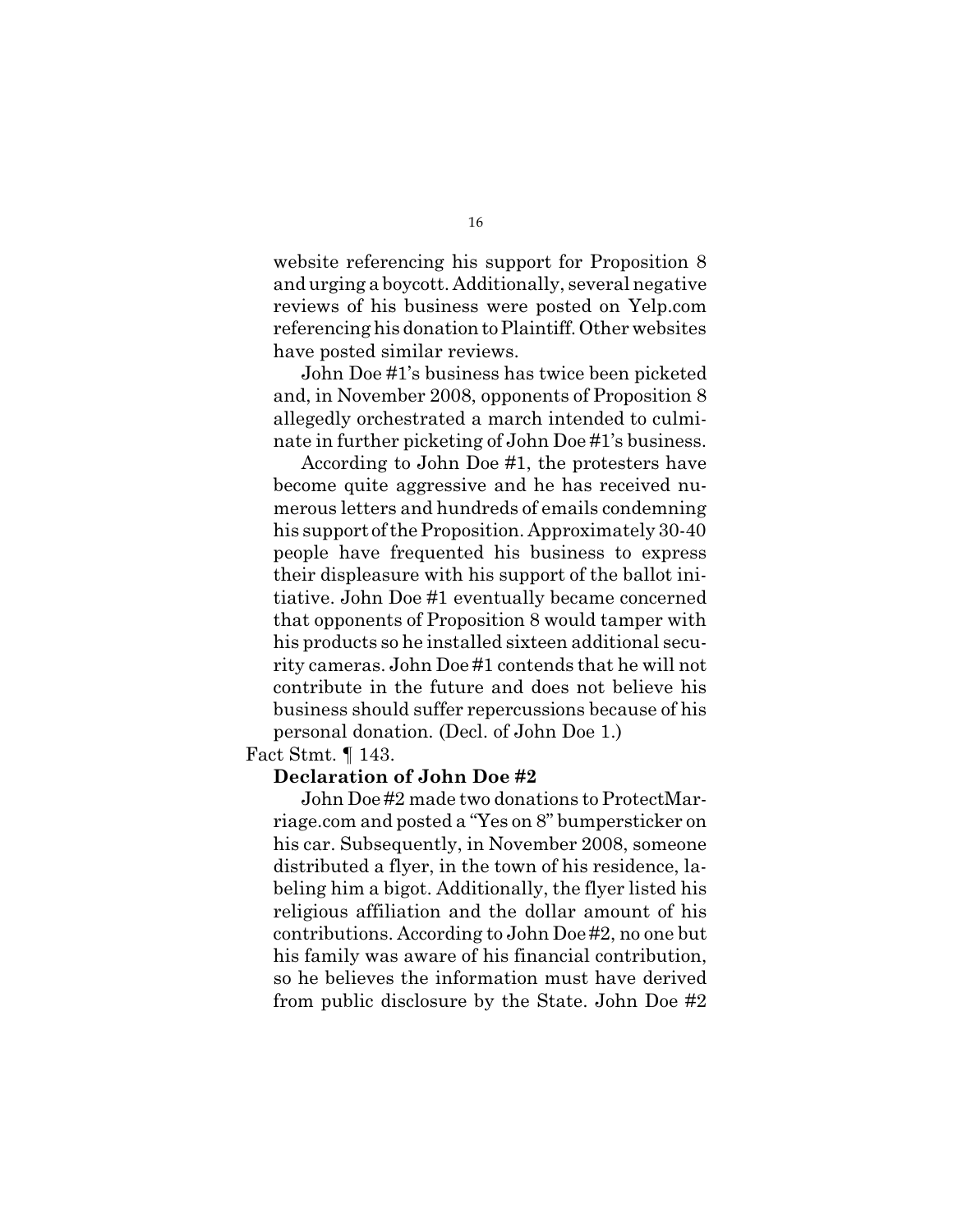also claims that he will be unlikely to contribute to similar causes in the future. (Decl. of John Doe 2.) Fact Stmt. ¶ 144.

#### **Declaration of John Doe #4**

John Doe #4, an attorney who is the sole shareholder in his firm, donated funds to NOMCalifornia. In support of Proposition 8, John Doe #4 wrote articles supporting Proposition 8 and conducted lectures to local groups in support of the initiative.

He also held a fundraiser at his home to support the ProtectMarriage.com - Yes on 8 campaign. A group of protesters conducted a demonstration at the entrance to his community and attempted to hand flyers to guests as they passed through the gate to the neighborhood.

Over the course of November 13-16, John Doe #4 received approximately 15-20 harassing emails. One email stated, "hello propogators & litigators burn in hell." Exh. B. Another stated, "Congratulations. For your support of prop 8, you have won our tampon of the year award. Please contact us if you would like to pick up your prize." *Id.* At least one message referenced the amount of John Doe #4's contributions and the amount of an additional short-term loan John Doe #4 had provided to ProtectMarriage.com.

Finally, John Doe #4's name, business and the amount he donated were posted on the website www.californiansagainsthate.org. (Decl. of John Doe 4.)

Fact Stmt. ¶ 146.

#### **Declaration of John Doe #5**

John Doe #5 contributed funds to ProtectMarriage.com. In November 2008, John Doe #5 received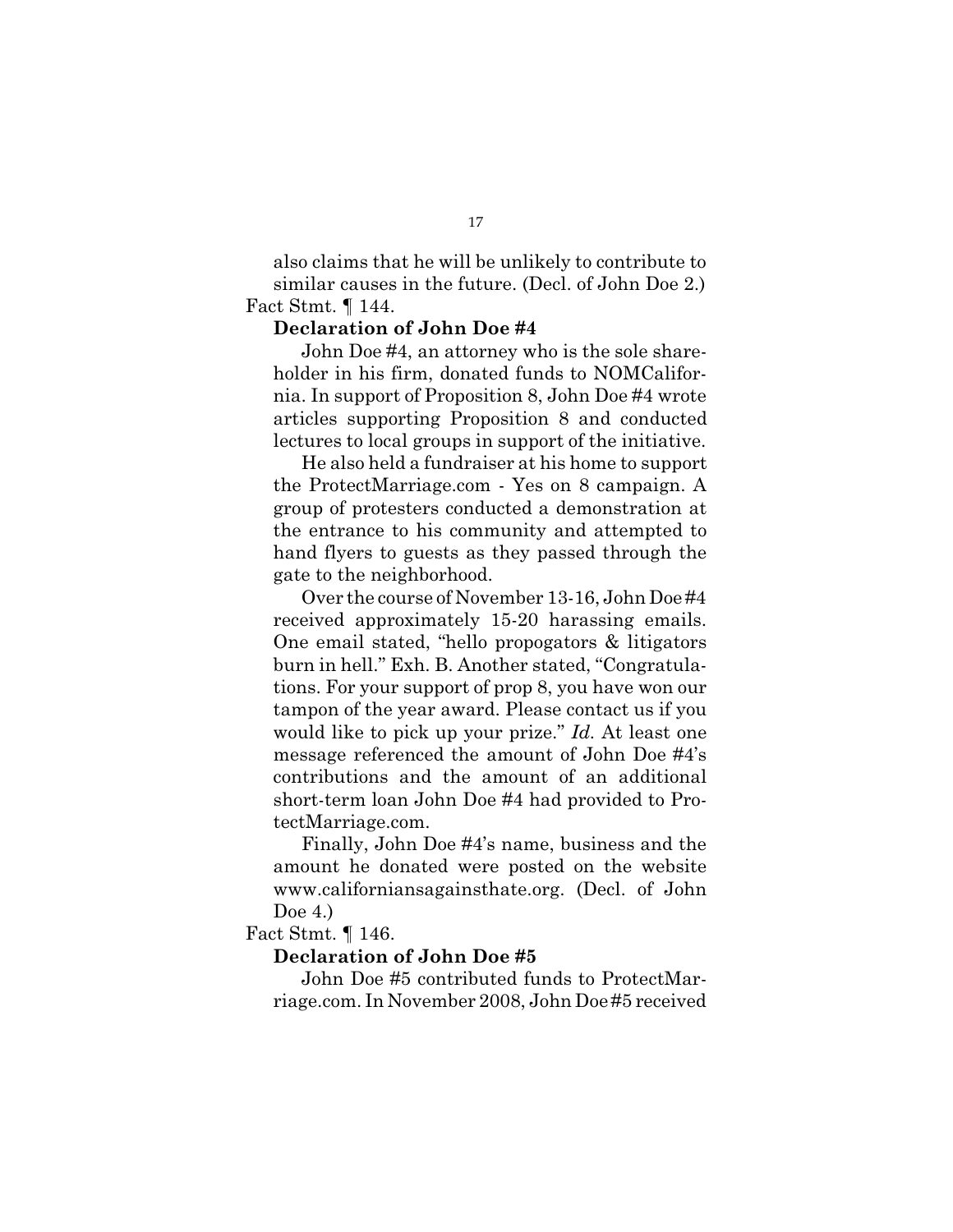an email suggesting that his company's image would be damaged as a result of his support of Proposition 8. John Doe #5 now feels threatened and uneasy knowing that his company could be targeted. (Decl. of John Doe 5.)

Fact Stmt. ¶ 147.

### **Declaration of John Doe #6**

John Doe #6 donated funds to ProtectMarriage.com. He did not engage in any other public support of the initiative. His name and the amount of his donation was listed on www.californiansagainsthate.com. At the end of November 2008, he received a postcard allegedly insulting him for supporting the ballot measure. The postcard was typed and stated in part, "We just hope you are proud of your participation inthis Great Crusade. Just think of how you have contributed to the economy with the money you donated! It doesn't matter that there are thousands of worthwhile charities that could have used those funds to feed starving people, clothe the homeless, and find cures for cancer and other life-threatening diseases. You must be so proud!" (Decl. of John Doe 6.)

Fact Stmt. ¶ 148.

#### **Declaration of John Doe #7**

John Doe #7 is the senior pastor of a church and donated funds to ProtectMarriage.com. His family members displayed bumper stickers on their cars and displayed yard signs in front of their house. John Doe #7's church served as a distribution center for the petitions initially circulated in support of the Proposition. The church also distributed yard signs and bumper stickers. Additionally, members of the church telephoned approximately 275 people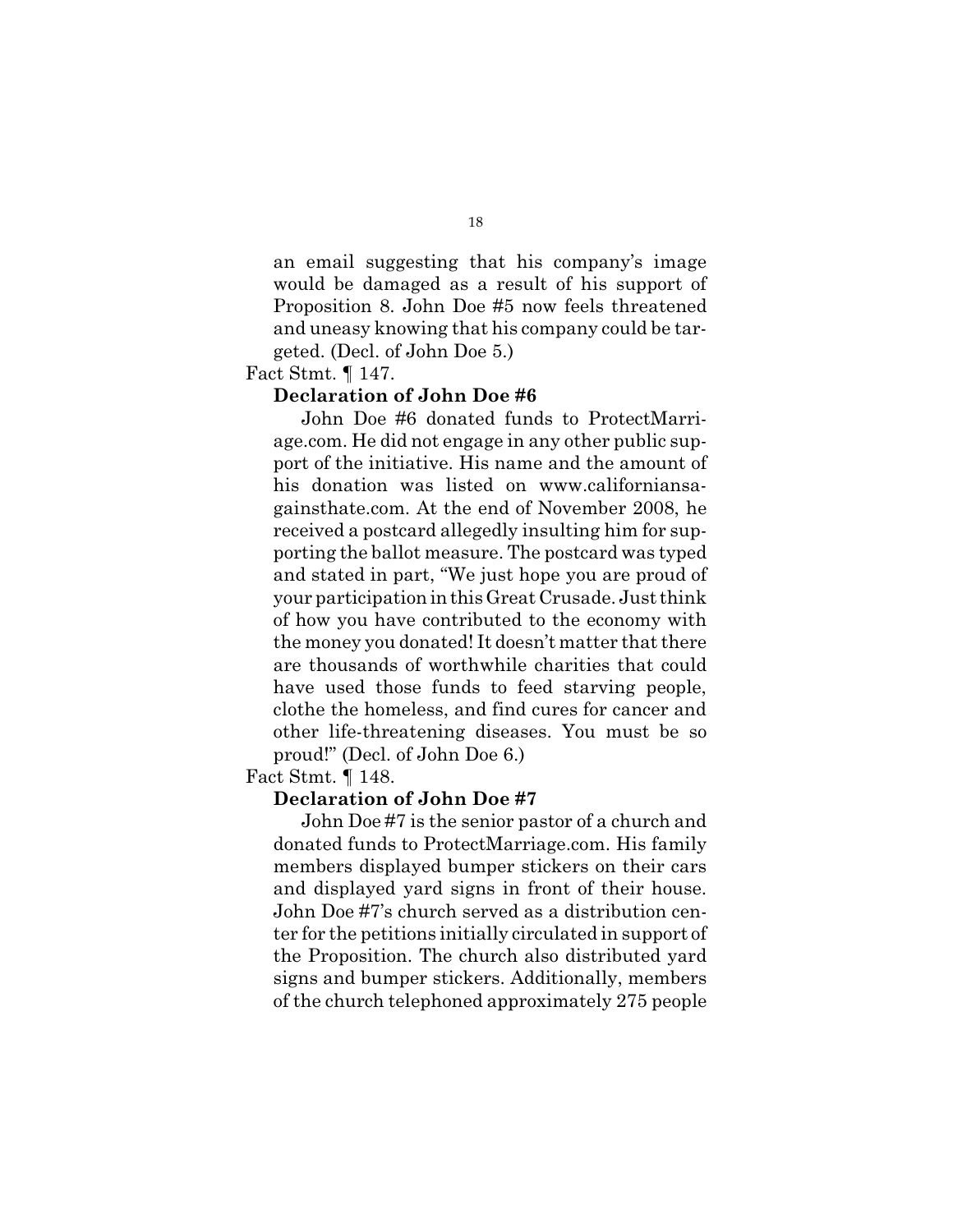on behalf of ProtectMarriage.com.

John Doe #7 received one phone call at the church stating that if he was against gay marriage, he should equally be against divorce. Twice, the "Yes on 8" bumper stickers were ripped off of his wife's car at her place of employment. One of these times, an anti-Proposition 8 note was left on the windshield. The typed note stated, "Why would you want to deprive others of fundamental human rights? What if a close friend, family member or co-worker was gay and wanted to get married? Wouldn't you want to support the love they have for their partner and want them to have the same rights as you and others? Please re-think your position. There are so many more important issues in this world that need our attention rather than gay marriage. We need to learn tolerance, acceptance and love of each other. PLEASE VOTE NO ON PROP. 8." Exh. A. Thereafter, he placed bumper stickers inside of the car windows with tape so that they could not be removed. (Decl. of John Doe 7.) Fact Stmt. ¶ 149.

## **Declaration of John Doe #8**

John Doe #8 contributed funds to ProtectMarriage.com, displayed a bumper sticker on his car, and placed a yard sign in his front yard. John Doe #8 also attended numerous rallies, three press conferences, and spoke at a number of churches in Los Angeles, Orange County, and San Diego in support of Proposition 8. Additionally, he participated in panel discussions involving same-sex marriage. Finally, John Doe #8 attended an election night gathering at which he was photographed. That photograph was published in at least one periodical and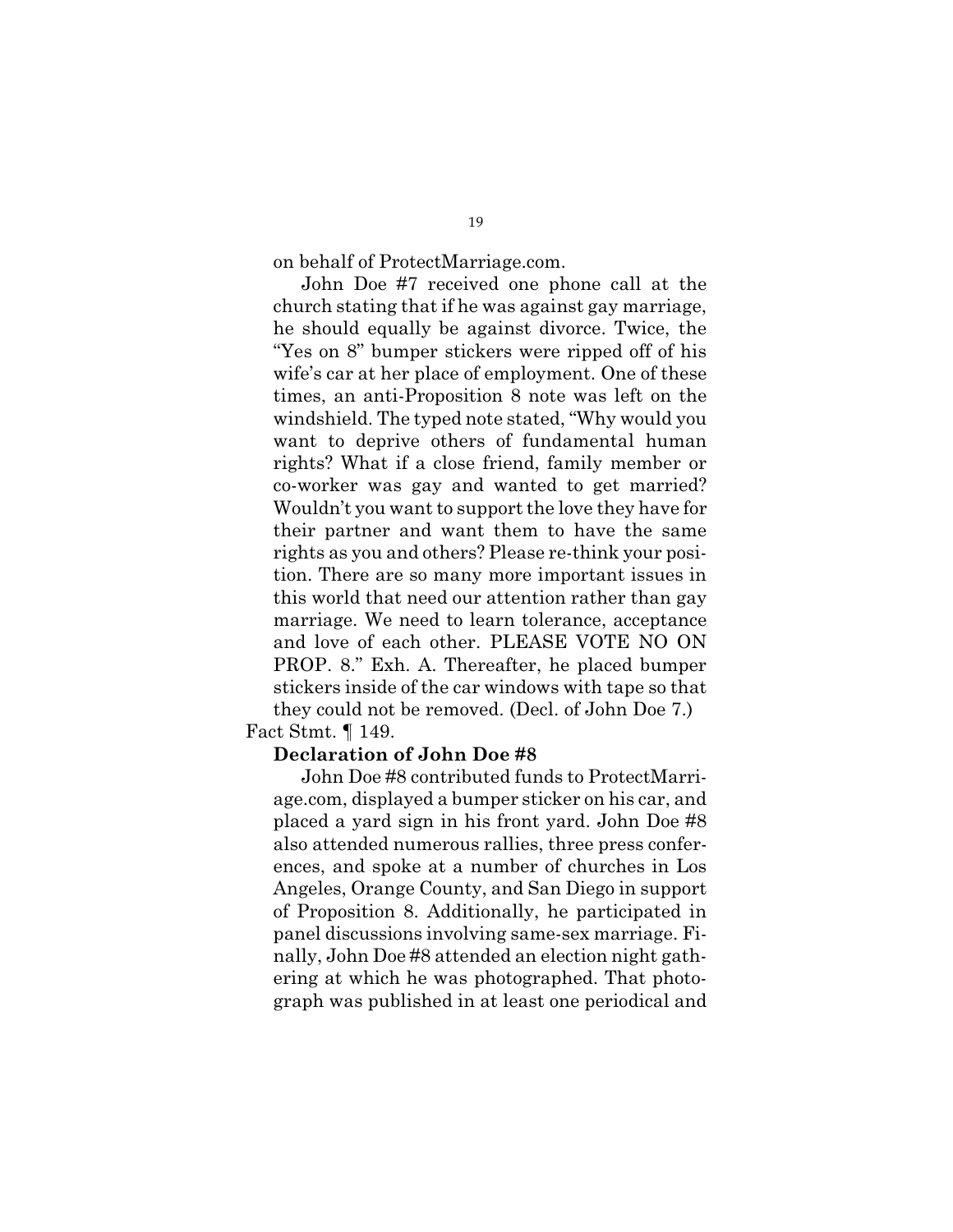possibly in numerous others.

John Doe #8's yard sign was twice stolen and destroyed. After his photograph was published, he began receiving harassing letters, e-mails and at least one phone call at his workplace. One such message stated, "Jesus doesn't love you! He will punish you in hell for voting to deny a minority the same equal rights the rest of us have. You're as bad as the racist white people who used to enjoy banning black people the same rights as them. The rest of the world is disgusted by your actions. Best start rethinking your position NOW!" Exh. B. He has also received harassing messages on his MySpace and Facebook accounts.

As a result, John Doe #8 will be reluctant to contribute to similar causes in the future. (Decl. of John Doe 8.)

Fact Stmt. ¶ 150.

### **Declaration of John Doe #9**

John Doe #9 attended an election night gathering for supporters of Proposition 8. A photograph taken of him that night was published in at least one periodical and may have appeared in numerous others.

Since publication of this picture, John Doe #9 began receiving harassing messages on his My-Space and Facebook accounts. Many of these contained profanity and one threatened him with assault.

In November 2008, John Doe #9 arrived home to a harassing message on his answering machine. A man, in a mocking tone, stated that the people in the picture with him were "Nazis" and against human rights. Additionally, he stated, "I certainly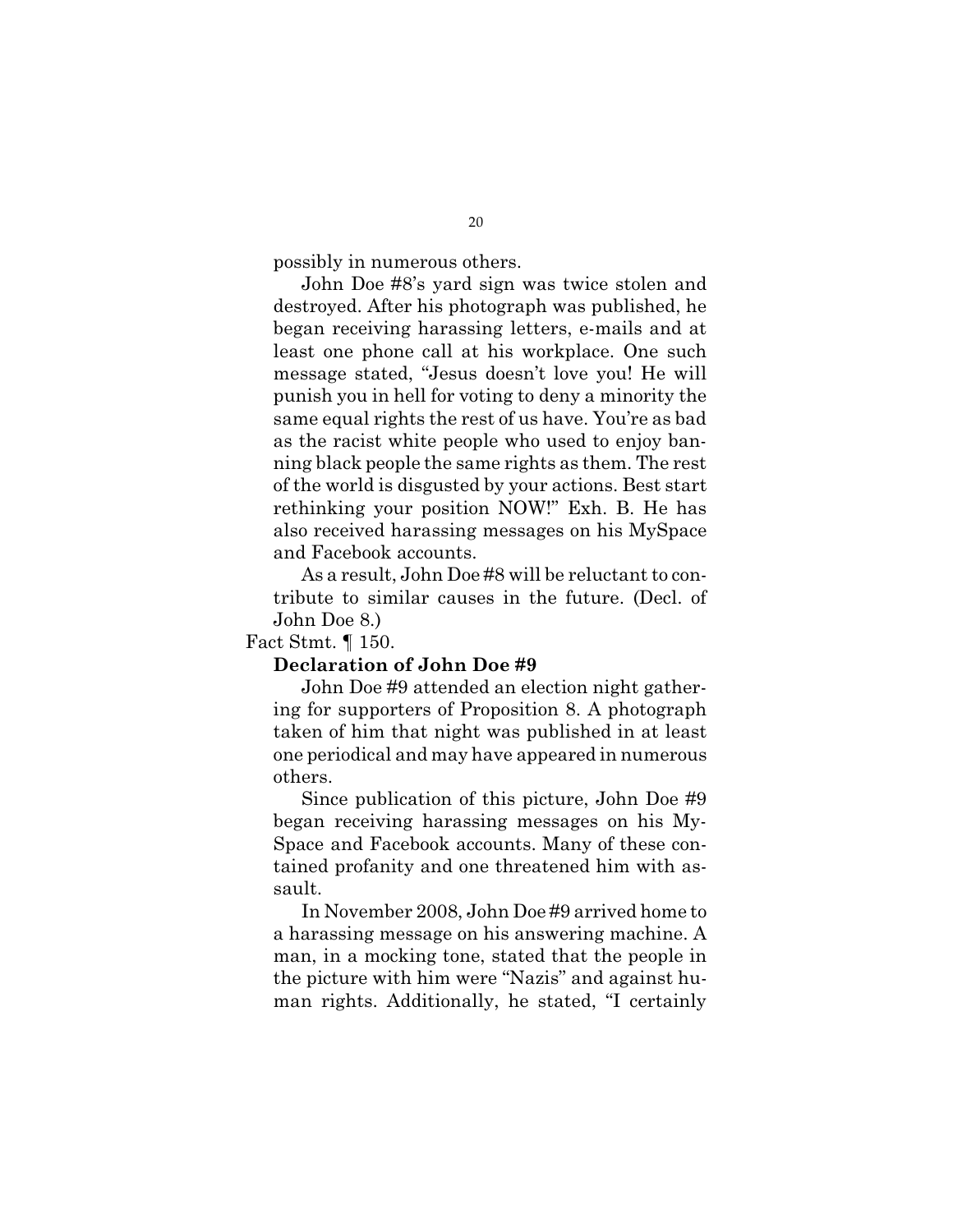hope that someday somebody takes away something from you and then you'll realize what a [expletive] [expletive] you are."

John Doe #9 also received several harassing emails and phone calls at work. Some of the messages stated that the individuals knew where he worked and that they were going to attempt to have him fired. Additionally, other departments and employees received an email stating that he came "from a long line of bigots and racists."

In November 2008, in response to the above incidents, John Doe #9 filed a police report, began coordinating with security to ensure his safety at work, and changed his home phone number.

As a result, John Doe #9 would think carefully about the possible consequences of donating to or publicly supporting a similar cause in the future. (Decl. of John Doe 9.)

Fact Stmt. ¶ 151.

The *ProtectMarriage*Fact Statements also summarized harms established by plaintiffs evidence under the headings of (inter alia) "Death Threats," Doc. 251 at 5-6 (¶¶ 31-33); "Violence and Threats of Violence," *id.* at 6-7 (¶¶ 34-35); "Chilled Speech," *id.* at 7-9 (¶¶ 36-52); "Forced Resignations, Boycotts, and Demands for 'Hush Money,'" *id.* at 9-13 (¶¶ 53-65); "Anti-Religious Hostility: Vandalism and Overt Threats," *id.* at 16-25 (¶¶ 75-107); "Vandalized Vehicles, Homes, and Commercial Buildings," *id.* at 25 (¶¶ 108-16); "Harassing and Intimidating Telephone Calls," *id.* at 26 (¶¶ 117-20); "Emails and Letters," *id.* at 26-27 (¶¶ 121- 27); "Other Acts of Intimidation," *id.* at 27-28 (¶¶ 128- 31); and "Harassment and Intimidation on Campus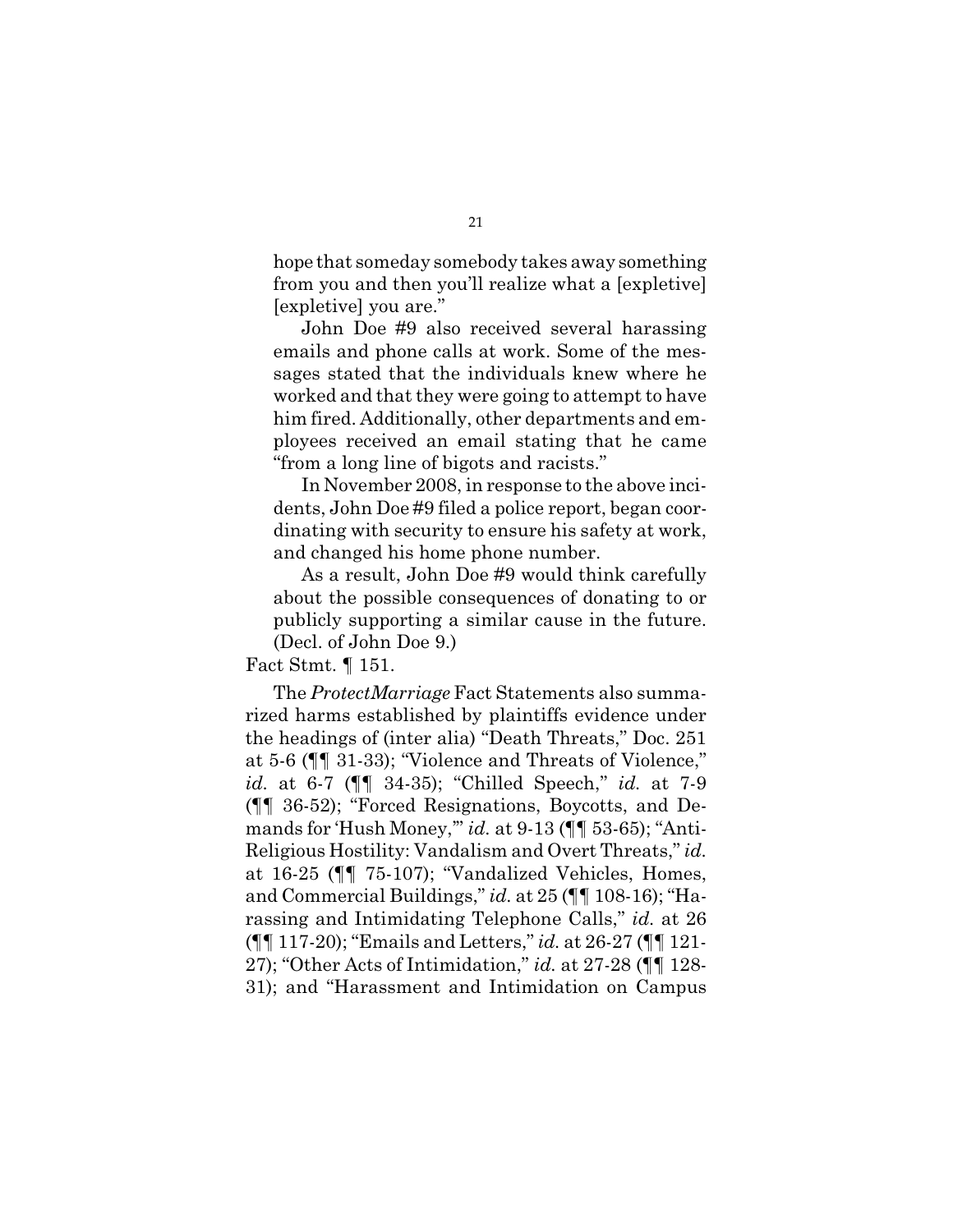and in the Classroom," *id.* 29-31 (¶¶ 138-42).

These cannot all be excerpted here, but some further summarized evidence is provided next, starting with "Death Threats":

#### **Death Threats**

• In California, the mayor of Fresno and a local pastor received death threats for opposing same-sex marriage. The threat against the mayor stated, "Hey Bubba, you really acted like a real idiot at the Yes of [sic] Prop 8 Rally this past weekend. Consider yourself lucky. If I had a gun I would have gunned you down along with each and every other supporter." (Exs. 4-2, 4-3, 4-4.)

## Fact Stmt. ¶ 31.

**•** The same perpetrator also mentioned a "little surprise" for a local pastor (who voiced support for traditional marriage) and "his congregation of lowlifes.""Keep letting him preach hate and he'll be sorry," the perpetrator threatened. "He will be meeting his maker sooner than expected." (Exs. 4-2, 4-3, 4-4.) The death threat against the pastor came "just days after some one egged [his] home and church." (Ex. 4-5.) The threat also stated that anyone in Fresno displaying a Yes on Prop. 8 yard sign or bumper sticker was "in danger of being shot or firebombed." (Exs. 4-2, 4-3, 4-4.) Police took the threats seriously, launched a criminal investigation, and took extra steps to protect the mayor and pastor. (Exs. 4-5, 4-6.)

Fact Stmt. ¶ 32.

• In 2008, a small group of Christians entered the "Castro District"—a predominantly homosexual neighborhood in San Francisco—to sing hymns and pray on the public sidewalks, something they had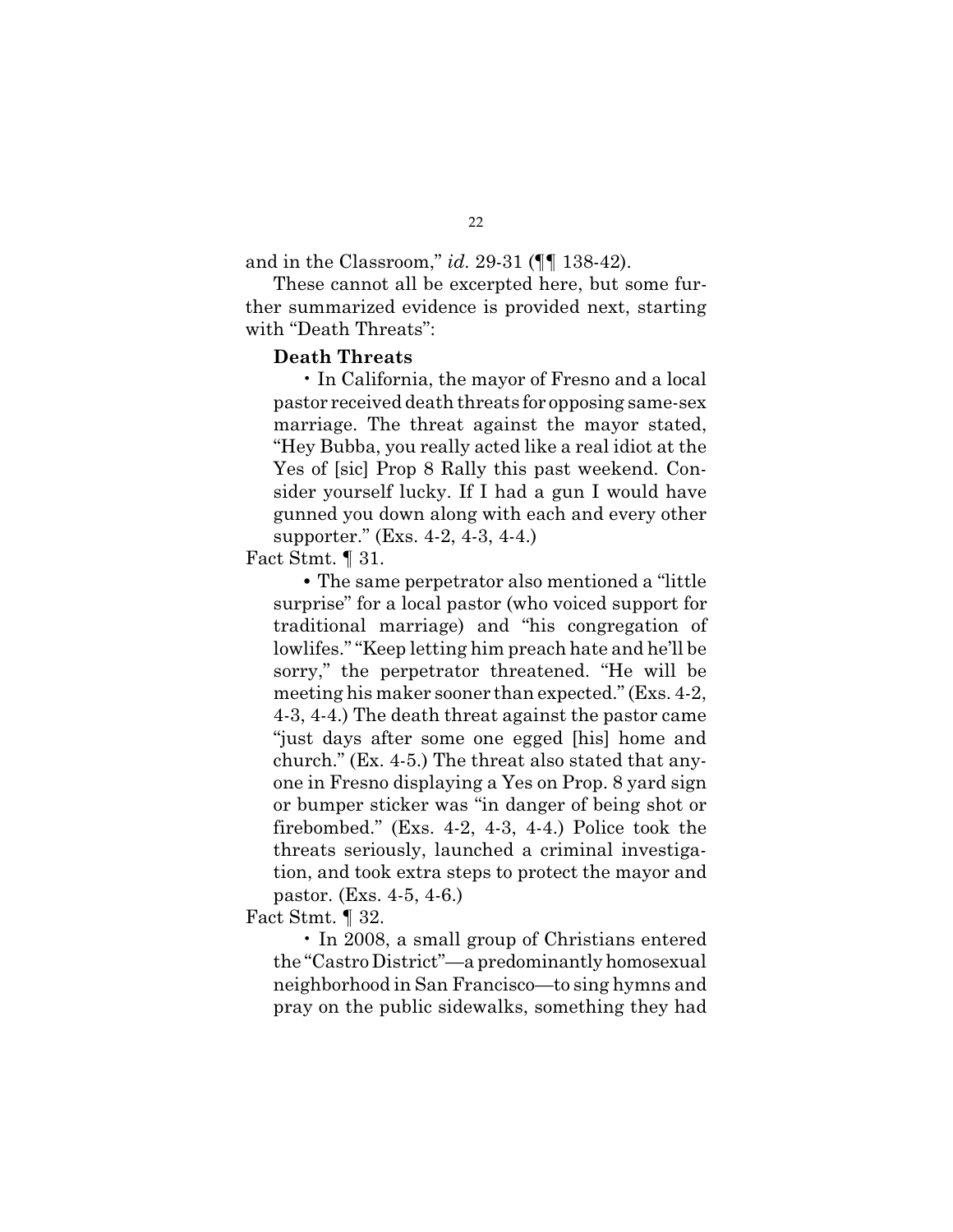been doing on a regular basis for years. (Exs. 4-7, 4-8, 4-9, 5-1.) On this occasion, however, their ordinarily peaceful gathering quickly escalated into a menacing situation. A large crowd of homosexuals surrounded the group, and one of the homosexuals hit one of the Christian women in the head with a book, knocked her to the ground, and then kicked her while she was lying on the ground. (Exs. 4-7, 4-8, 3-1.) The angry crowd shouted words like "haters" and "bigots" and then "started throwing hot coffee, soda and alcohol on [them] and spitting (and maybe even peeing) on [them]." (Ex. 4-8.) Several in the crowd started taking pictures of the Christians, threatening, "We're going to kill you. We know who you are." (Ex. 3-2.)

The group was surrounded by several guys with whistles, who "blasted them inches away from [their] ears continually." (Ex. 4-8.) The mob then became violent, shoving and kicking some members of the group. Some shouted death threats at the group's leader. A man in the Christian group reported that someone in the throng "repeatedly tried to pull his pants down." (Ex. 4-7.) Video footage posted on the Internet shows a band of police officers dressed in riot gear fending off the angry crowd and escorting the Christians to safety. (Exs. 5-2, 5-3.) A local news source reported that "San Francisco Police officers in riot gear formed a line and escorted the religious group into a van to safely get them out of the area." (Ex. 4-9.)

### Fact Stmt. ¶ 33.

The *ProtectMarriage* record included extensive evidence of economic harm from being identified as a supporter of Prop 8, including by being a disclosed donor.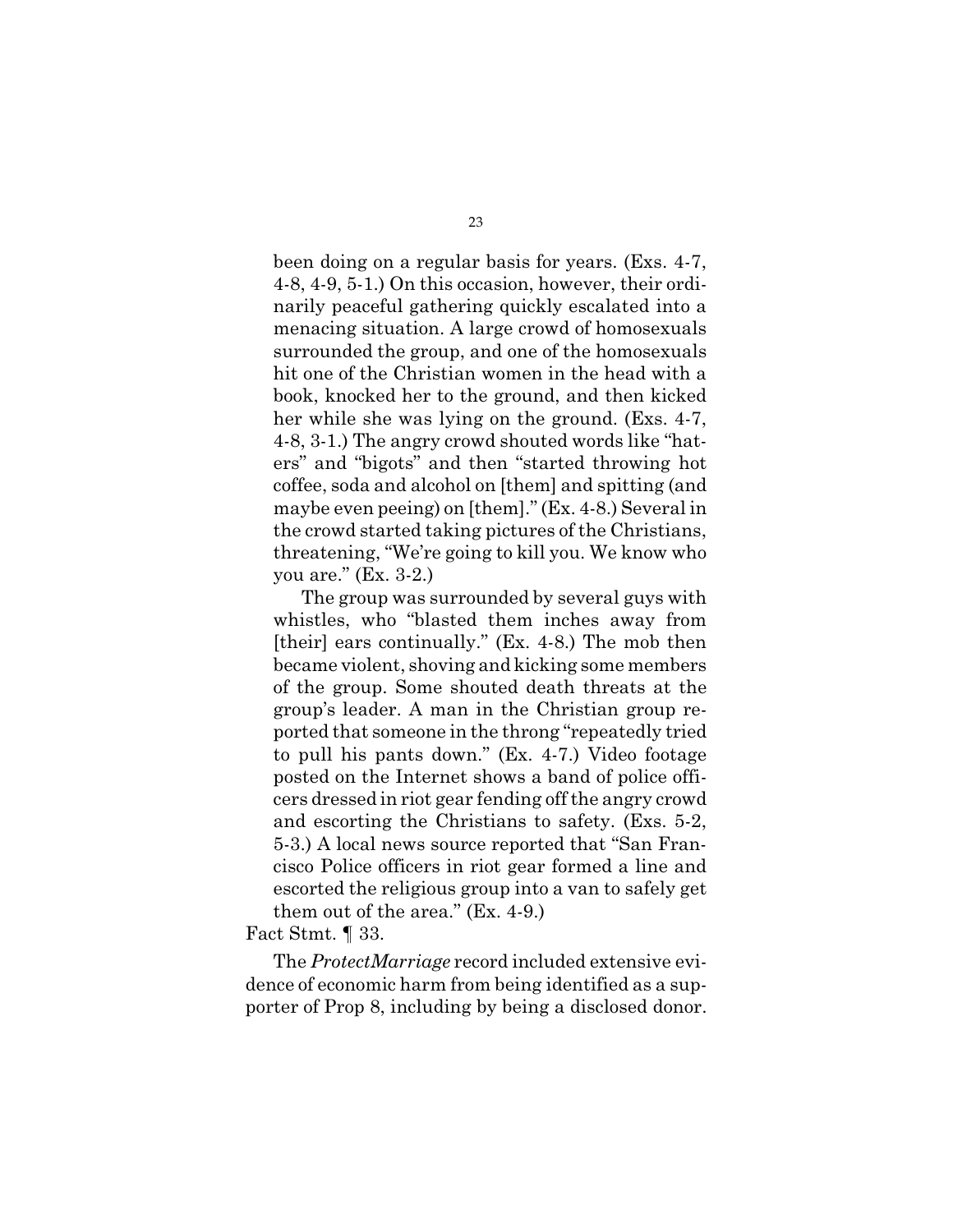Doc. 251 at 9-13 (¶¶ 53-65). Excerpts follow:

## **Forced Resignations, Boycotts, and Demands for "Hush Money"** . . . .

• Some were adamant about retribution. Chad Griffin, a political advisor to Hollywood executives said, "A dollar to the yes campaign is a dollar in support of bigotry, homophobia and discrimination. There are going to be consequences. Any individual who has held homophobic views and who has gone public by writing a check, you can expect to be publicly judged. Many can expect to pay a price for a long time to come." (Ex. 4-116.)

Fact Stmt. ¶ 55.

• Scott Eckern was employed as director of the nonprofit CaliforniaMusicalTheater inSacramento before being targeted for personally donating \$1,000 to Prop. 8. Once Mr. Eckern's support for traditional marriage was discovered, the theater was "deluged" with criticism from prominent artists who supported same-sex marriage. (Ex. 4-117.) Critics included Marc Shaiman, the composer of *Hairspray*, who stated that his work could not be performed at the theater because of Mr. Eckern's support for traditional marriage. (Exs. 4-118; see also Exs. 4-119, 4-120.) Mr. Eckern eventually resigned. (Exs. 4-117, 4-120, 4-121.)

Fact Stmt. ¶ 56.

• Richard Raddon was the director of the Los Angeles Film Festival before he landed in the crosshairs of traditional marriage opponents. Mr. Raddon personally donated \$1,500 to Prop 8. As in the case of Mr. Eckern, once information about Mr. Raddon's personal donation was disclosed to the state and published on the Internet, he became a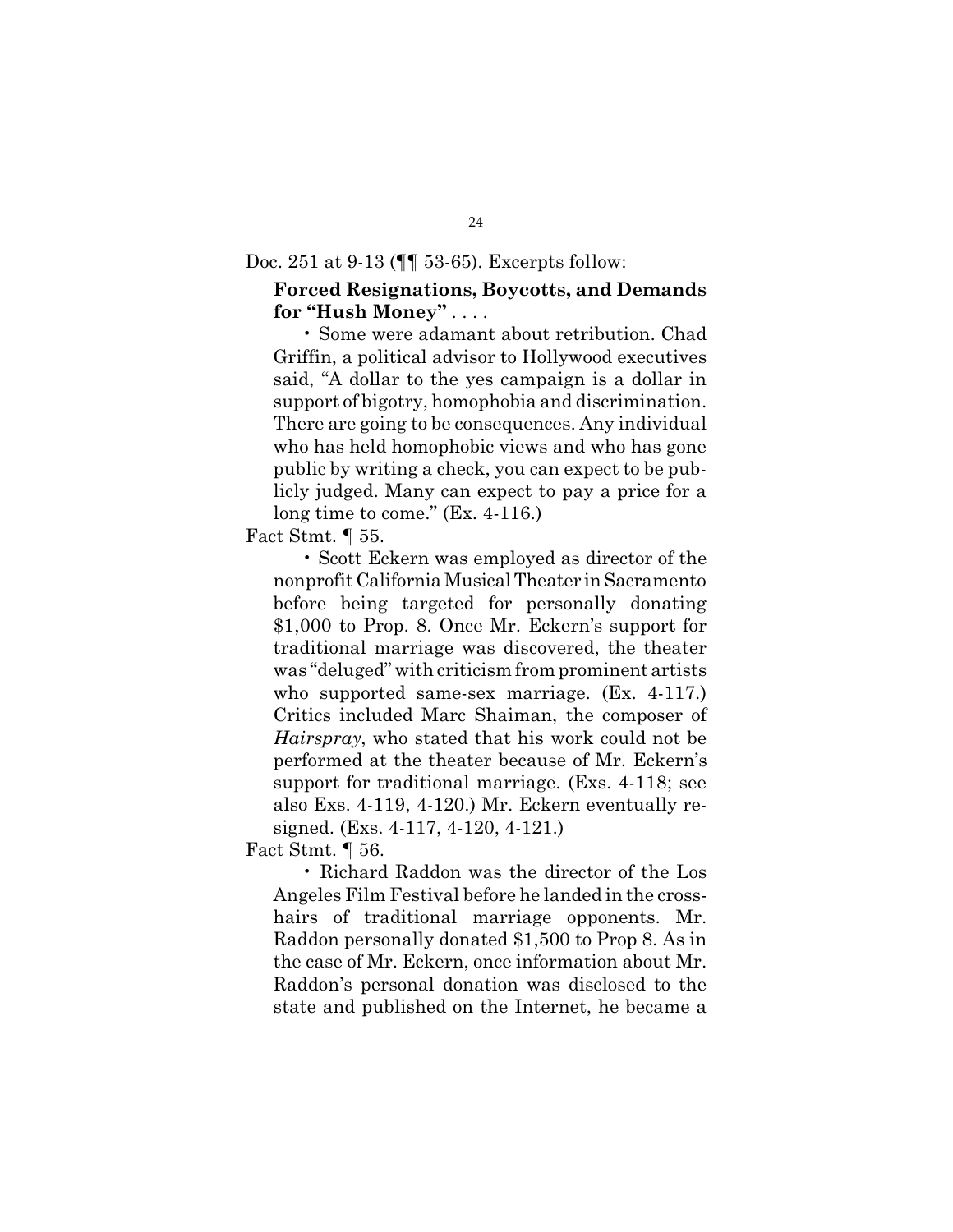target of traditional marriage opponents. (Ex. 4-117; see also Ex. 4-122.) According to an op-ed in the Wall Street Journal, "A threatened boycott and picketing of the next festival forced him to resign." (Ex. 4-117.)

Fact Stmt. ¶ 57.

• Some donors were targeted for truly insignificant contributions. Marjorie Christoffersen was a 67-year-old restaurant employee who donated \$100 to support traditional marriage in California. (Ex. 4-58.) Once information about Ms. Christoffersen's \$100 donation was published on the Internet, traditional marriage opponents launched a protest against El Coyote, the restaurant where she worked —even though the restaurant itself had not made a donation—prompting the restaurant to offer activists a free brunch and Ms. Christoffersen to offer an apology. (See Ex. 4-58.) However, when Ms. Christoffersen refused to renounce her support for Prop. 8—like Scott Eckern and Richard Raddon, Marjorie Christoffersen is a Mormon—the meeting "turned ugly" and "[b]oisterous street protests erupted that night." (Ex. 4-58.) "Hundreds of protesters converged on [the restaurant] . . . , and the picketing got so heated that LAPD officers in riot gear had to be called."5 (Ex. 4-123.) The Los Angeles Times referred to the demonstrators as an "angry mob." (Ex. 4-124.) "The mob left, but so did the customers" (Ex. 4-124), the Times reported, and Ms. Christoffersen decided to take a leave of absence to protect the restaurant (which is owned by her mother) and the other employees who worked there. (Ex. 4-58; see also Ex. 4-125.)

Fact Stmt. ¶ 58.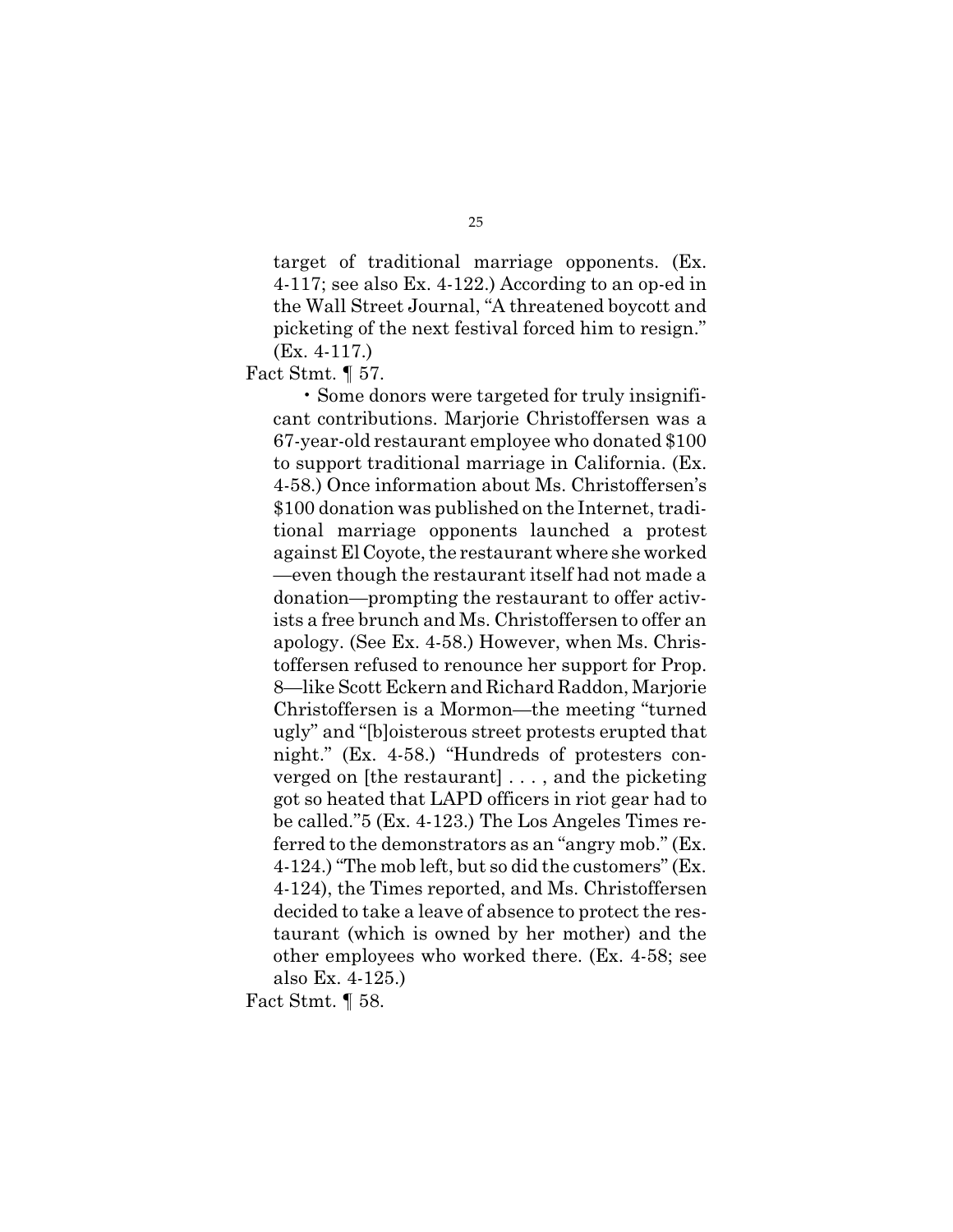## **C. Harms from Proposition 8 disclosure chilled speech and association.**

From a First Amendment perspective, chilled speech is a great, irreparable harm. *See, e.g.*, *Elrod v. Burns*, 427 U.S. 347, 373 (1976). And there was ample evidence of speech being chilled by the Prop 8 harassment, which seems to have been an intent of that harassment. Doc. 251 at 7-9 (¶¶ 36-52). Excerpts follow:

#### **Chilled Speech**

• A California woman, though "ashamed to admit" it, refused to put a bumper sticker on her car in support of traditional marriage "because of the aggression directed towards [her] family and friends that resulted from their [public] support." (Decl. of John Doe 39.)

Fact Stmt. ¶ 36.

• Another woman decided to remove the traditional marriage bumper sticker from her car after someone keyed her car and let the air out of the tires while she was in the grocery store. (Decl. of John Doe 12.)

Fact Stmt. ¶ 37.

• A woman from Michigan who had "no idea that [her] name would be made public" for making a donation in support of Prop. 8, admitted that had she known, she "probably would not have donated" because it"had been [her] intention to remain anonymous." (Decl. of John Doe 27.)

Fact Stmt. ¶ 38.

• One father, concerned about the safety of his children, determined that he will no longer speak out publicly in support of traditional marriage. (Decl. of John Doe 30.)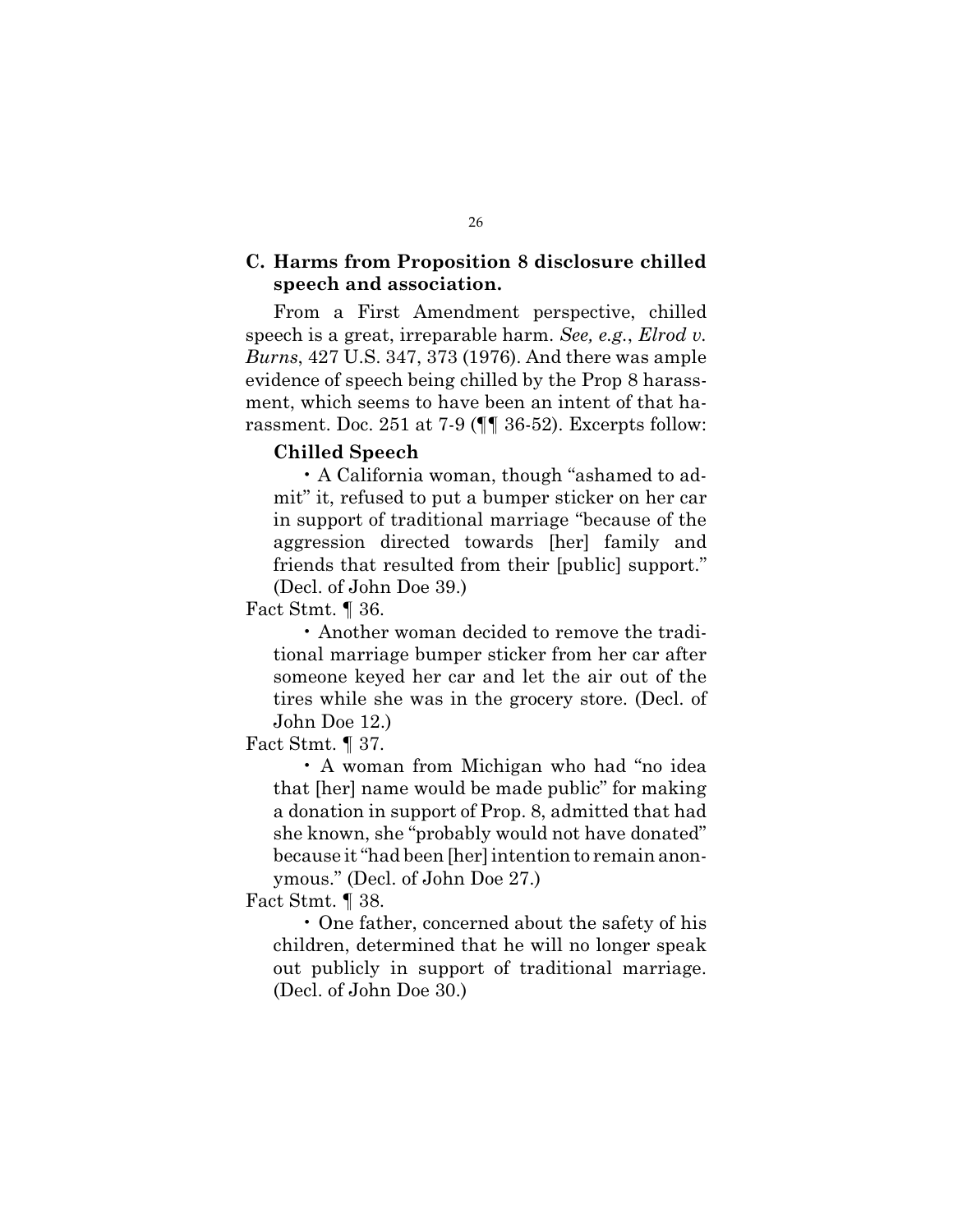Fact Stmt. ¶ 39.

• Another woman declared she would have to "seriously consider . . . the safety of [her] family in the future when deciding to support a cause similar to Proposition 8." (Decl. of John Doe 45.)

Fact Stmt. ¶ 40.

• Another supporter will "think twice" about supporting a similar cause in the future because she is "worr[ied] that someone could go after [her family.]" (Decl. of John Doe 19.)

Fact Stmt. ¶ 41.

• One father with young children will consider donating "a lesser amount under the disclosure threshold" in the future, or possibly donating to an organization in such a way that would not require him to divulge his name. (Decl. of John Doe 23.)

Fact Stmt. ¶ 42.

• And another woman admitted that her support for a similar cause in the future was "negatively affect[ed]" by the fact that her yard sign was stolen while her neighbors' signs supporting same-sex marriage were left untouched throughout the entire campaign. (Decl. of John Doe 44.)

Fact Stmt. ¶ 43.

• Similarly, a mother in California who witnessed repeated vulgarities at sign-waving events said she felt nervous and scared, chose not to take her children with her, and worried about future violence to her family should she decide to support a similar cause in the future. (Decl. of John Doe 13.) Fact Stmt. ¶ 44.

•Another woman concluded that in the future she would make sure that at least one man was with each group of sign wavers to help ensure the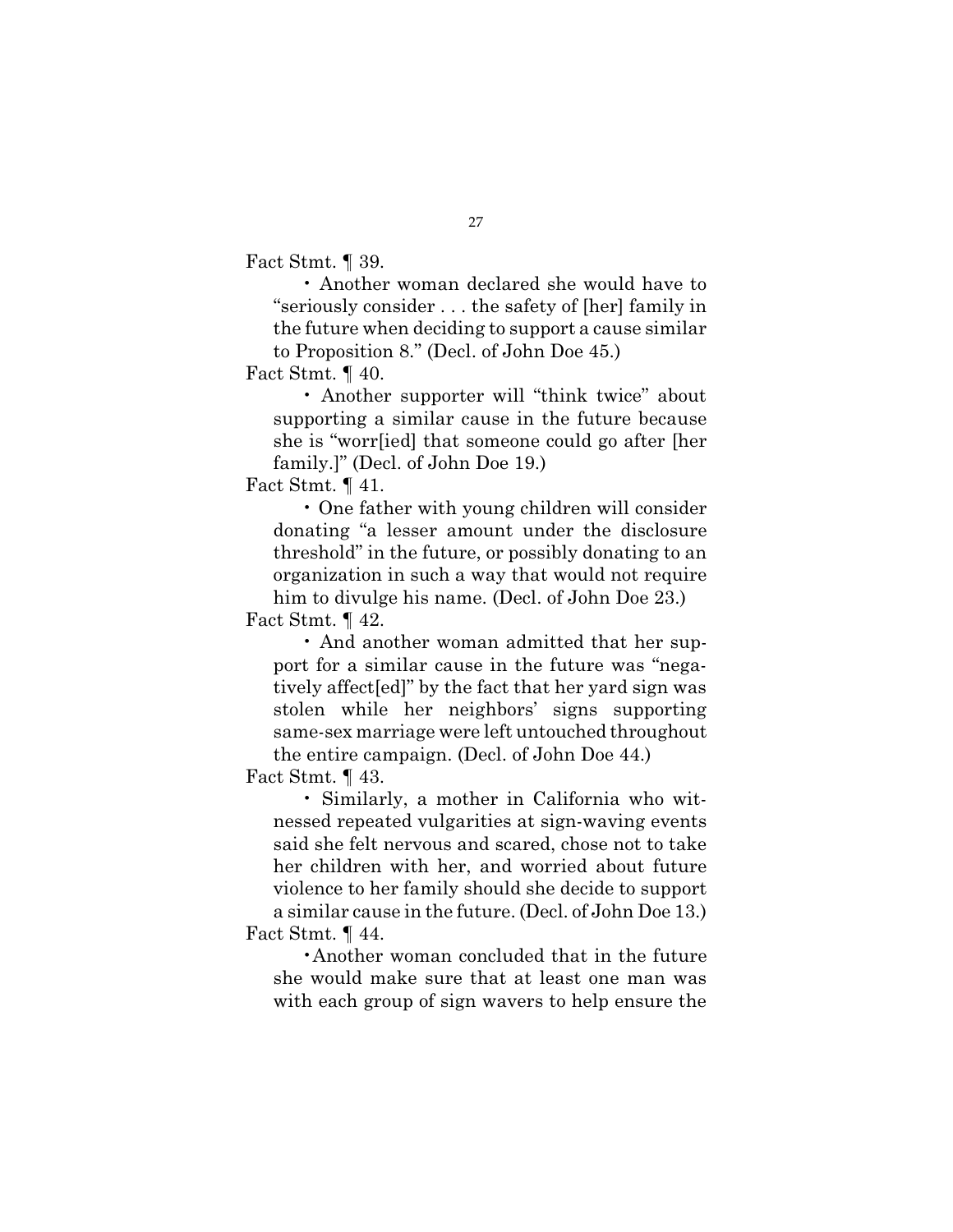safety and protection of the group. (Decl. of John Doe 20.)

Fact Stmt. ¶ 45.

•One man would not bring children to demonstrations in the future. (Decl. of John Doe 25.)

Fact Stmt. ¶ 46.

• One father, who was "blacklisted" on the Internet for his financial contribution in support of traditional marriage, became so concerned for the safety of his children that he contacted the children's principal and made it explicit that only he or his wife were authorized to pick up the children from school. (Decl. of John Doe 23.)

Fact Stmt. ¶ 47.

• One man reported that although he intends to support causes similar to Prop. 8 in the future, he will look for alternative ways to contribute his money, which may involve finding a way to donate anonymously or through an organization that would allow him to keep his personal information and support from becoming public record. (Decl. of John Doe 53.)

Fact Stmt. ¶ 48.

• In one community, speech was chilled so significantly that newspaper editors could not convince anyone to submit opinion pieces presenting countervailing views in the same-sex marriage debate, absent a solemn pledge to keep their names anonymous. In 2008, the student newspaper at the University of California, San Francisco decided to reverse its policy prohibiting anonymous opinion letters—but only in the case of the same-sex marriage debate. The newspaper was prompted to make this special exception because it had "printed many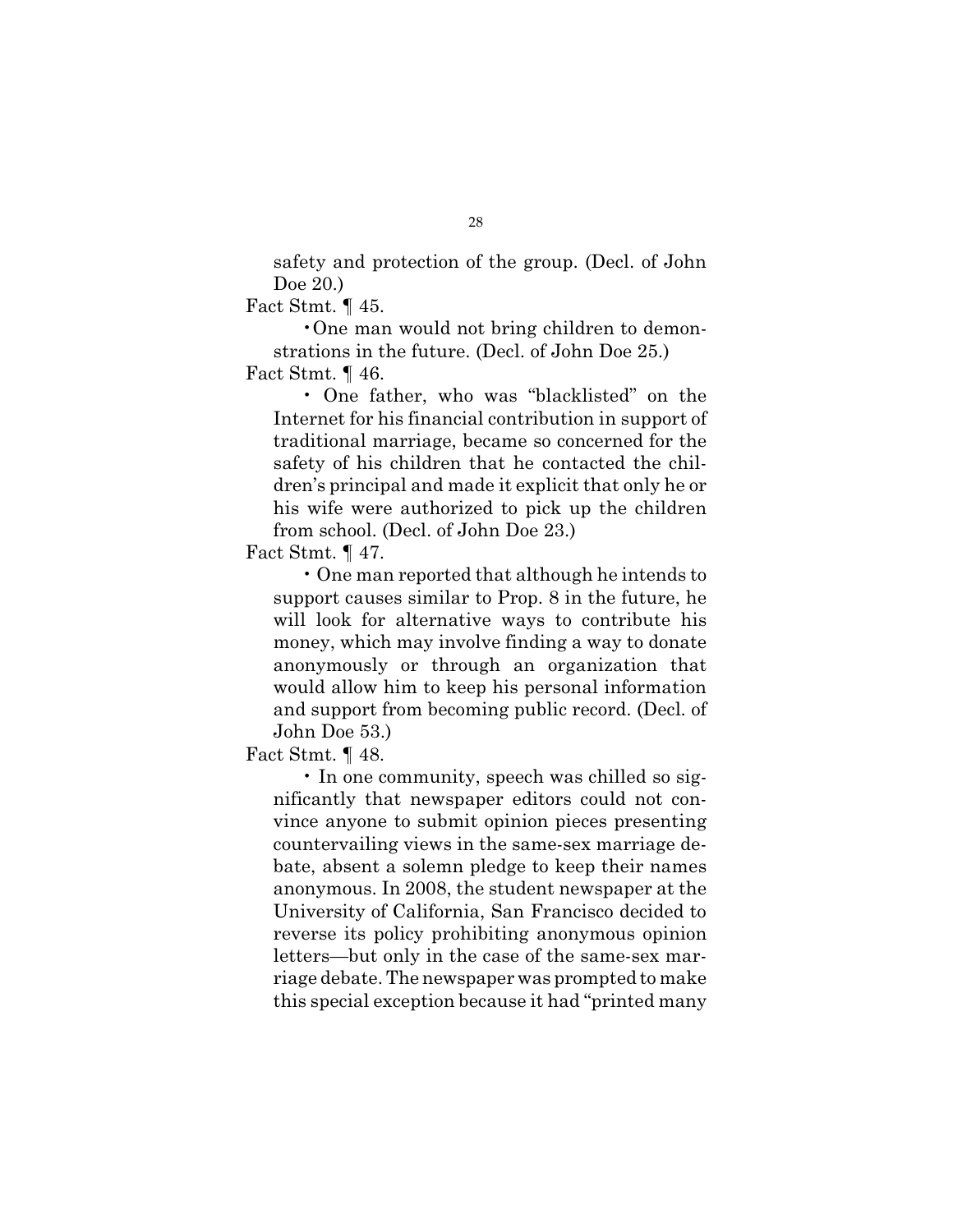articles from those opposing Prop 8, but hadn't received any from the other side." After tracking down someone with a pro-traditional-marriage opinion, the newspaper endeavored "to get the writer to agree to use his name, but he refused, citing fear of harassment." (Ex. 4-101.)

Fact Stmt. ¶ 49.

• The editors of the paper treated seriously the decision to break from their standard policy. In a formal announcement explaining their rationale, the editors cited a newspaper article by the *San Francisco Chronicle*'s Editorial Page Editor John Diaz that revealed what happened to a gentleman who had written a letter to the editor pleading with readers to "[p]lease show respect for democracy." (*See* discussion of Diaz's article in Plaintiffs' opening brief at pages 10–11.) The student editors concluded,"In this democracy, the way to rectify errors at the polls is to convince a majority at a future election of the rightness of your cause. No matter how passionately one feels about an issue, it is important to maintain a civil dialogue and a reasoned debate." (Ex. 4-101.)

Fact Stmt. ¶ 50.

• One woman reported that she is worried that she may lose her job as a result of her support for Prop 8. She wrote two letters to the editor advocating against same-sex marriage. The day after one of the letters was published, she heard her boss (who she suspects is a homosexual) conversing with an openly homosexual man in "[un]complimentary" tones. And a few weeks later her boss called her in and told her "he could not guarantee [her] job beyond the current year" and that she would be wise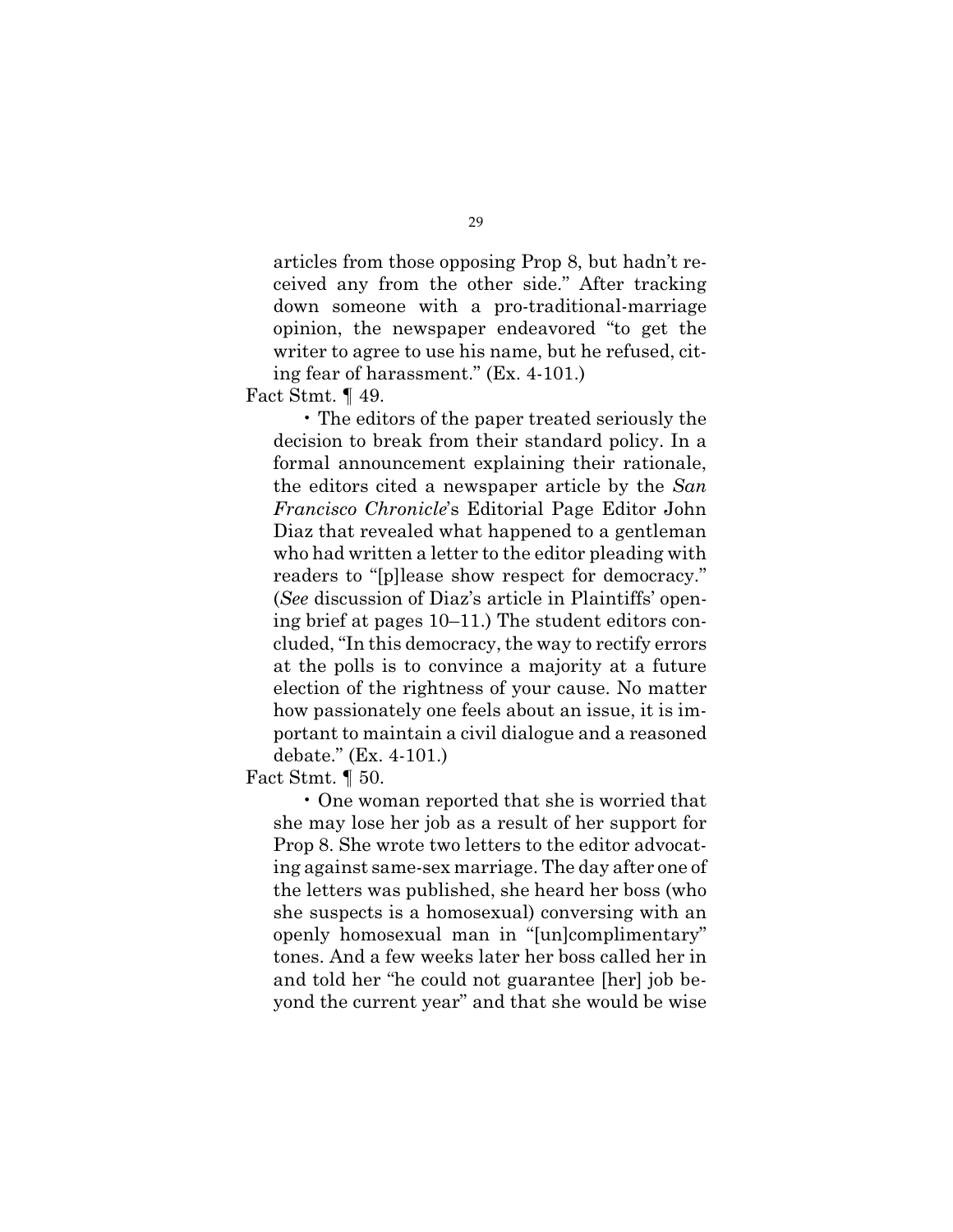to "keep [her] options open." She "suspect[s]" that her support for Prop. 8 put her job "in jeopardy." (Decl. of John Doe 16.)

Fact Stmt. 1 51.

• One man received several harassing and threatening phone messages and emails at work, some of which indicated that the senders knew where he worked and that they were going to attempt to have him fired. His co-workers, in fact, received emails informing them that he came "from a long line of bigots and racists." (Decl. of John Doe 9.)

#### Fact Stmt. ¶ 52.

Thus, the result of these harassing actions was individuals intimidated from engaging in political speech and association. Though most prevalent in California, intimidation efforts have been directed at supporters of traditional marriage across the country.<sup>13</sup> Given

<sup>&</sup>lt;sup>13</sup>The harm to exposed Prop 8 contributors continued for years. *See*, *e.g.*, Salvador Rodriguez, *Mozilla CEO Brendan Eich Resigns under Fire for Supporting Prop. 8*, L.A. Times (Apr. 3, 2014), articles.latimes.com/2014/apr/03/business/lafi-tn-mozilla-ceo-resigns-under-fire-prop-8-20140403. The system of matching people's contributions and views with their addresses and other personal information that maximized the Prop 8 flood of threats and harassment has been replicated, expanded, and made almost instantly deployable. Even *journalists* are subject to having their personally identifying information exposed. *See*, *e.g.*, Reporters Committee for Freedom of the Press, *The Dangers of Doxxing* (Spring 2015), www.rcfp.org/journals/news-media-and-lawspring-2015/dangers-doxxing ("doxxing" "involves serious intimidation, harassment and threats against journalists that could interfere with their reporting, place them in real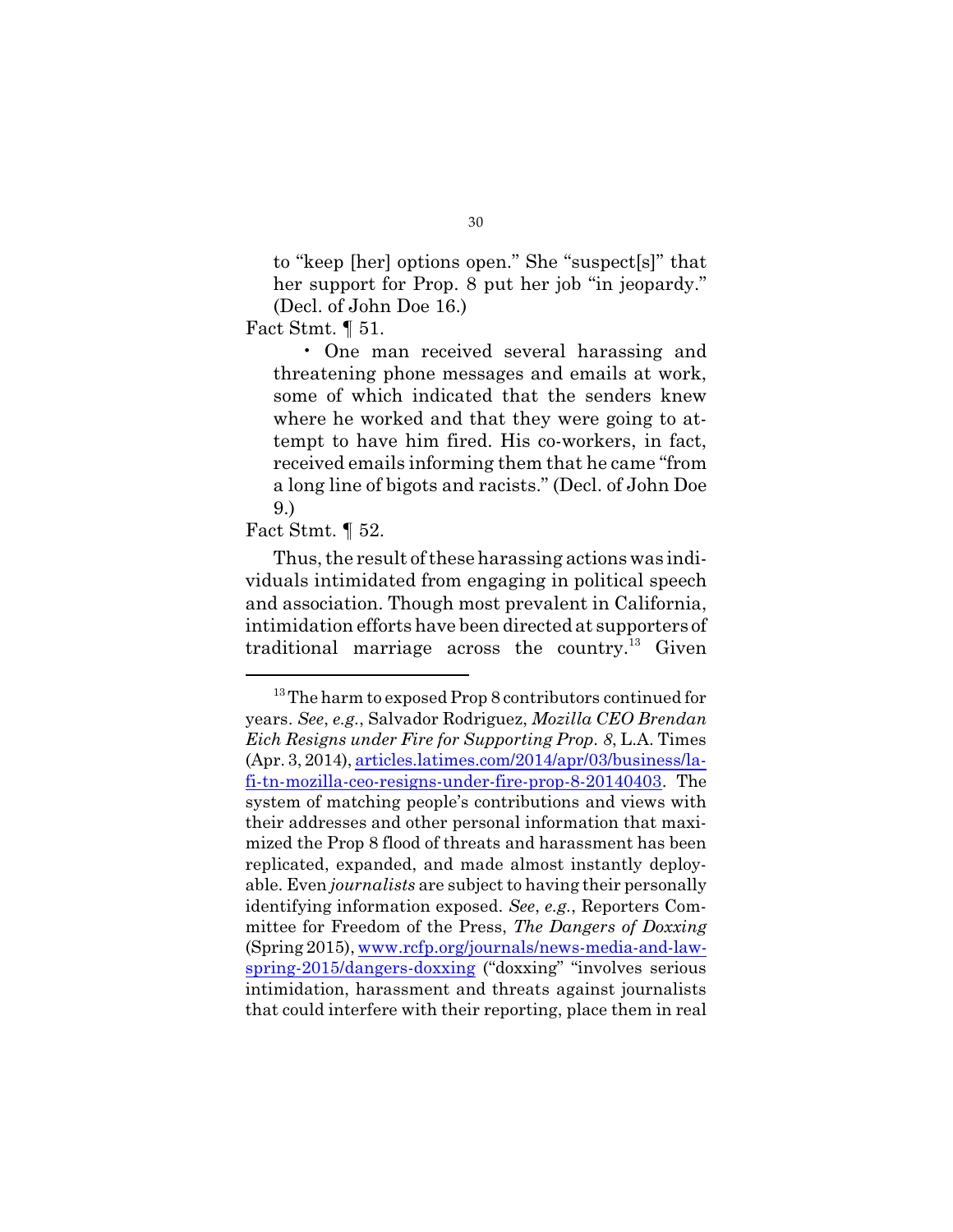current cancel culture and its enablement by Internet, social media, and the like, great care must be taken to protect the freedom of speech and association.

## **D. This Court and its members have cited and acted on the** *ProtectMarriage* **record.**

This Court and its members have cited and acted on the evidence in*ProtectMarriage*, making it the quintessential example of threats, harassment, and reprisals emanating from disclosure of contributors:

- ∙ In *Hollingsworth v. Perry*, 558 U.S. 183 (2010), the Court relied on the record in *ProtectMarriage* in staying broadcast of the Prop 8 trial. *Id.* at 185-86.
- ∙ In *Doe v. Reed*, 561 U.S. 186 (2010) (harassment of traditional-marriage supporters), this Court rejected a facial challenge to Washington's petitionsigner disclosure but remanded for a possible exemption, *id.* at 200, and, concurring, Justice Alito said "widespread harassment and intimidation suffered by supporters of California's Proposition 8 provides strong support for an as-applied exemption in the present case," *id.* 205.
- ∙ In *Citizens United*, 558 U.S. 310, this Court cited amici briefs about harassment of Proposition 8 supporters, saying it was "cause for concern," *id.* at 370, and Justice Thomas relied on the record in *ProtectMarriage* in dissenting from upholding contributor disclosure, *id.* at 480-85 (noting, inter alia,

danger and, ultimately, drive them from the work they love."). Ordinary disagreement is now considered to justify invoking violence. *See* Peter Boghossian, *Welcome to Culture War 2.0: The Great Realignment* (Nov. 8, 2019), americanmind.org/essays/welcome-to-culture-war-2-0).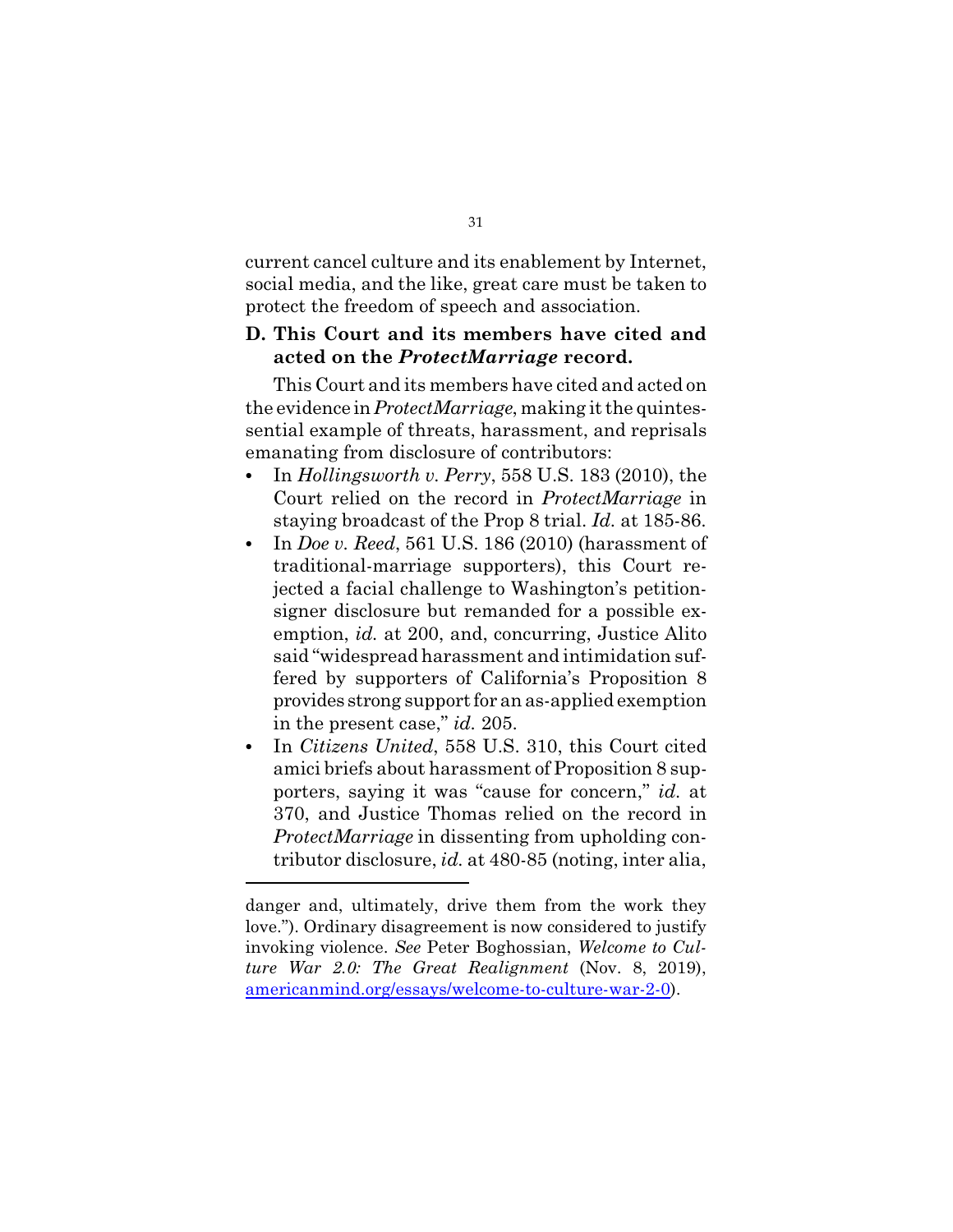that "opponents of Proposition 8 compiled [government-disclosed personally-identifying contributor information] and created Web sites with maps showing the locations of homes or businesses of Proposition 8 supporters.").

Because compelled donor disclosure chills association and collective speech, it *always* requires strong, special justification (and also exemptions for organizations with a reasonable probability of threats, harassments, or reprisals). The *ProtectMarriage* evidence is a sobering modern demonstration of the alacrity with which campaigns to harass donors are carried out and of the chill on donors resulting from such campaigns.

# **E. The** *ProtectMarriage* **record supports requiring strong, special justification for compelled disclosure ofpolitical and ideological association.**

The *ProtectMarriage* record supports requiring strong, special justification for compelled disclosure of political and ideological association here. Submitting Schedules B to California exposes donors' names and addresses to state officials and personnel and a serious risk of public disclosure. Multiplying the places where Schedules Bs are required amplifies the risk of exposure. Advocacy organizations exist to promote views on public issues that are universally controversial *somewhere*. The likelihood of donor information being used to launch harassment campaigns is heightened by the increased polarity of opinion in our society and the ease with which personally identifying information can be made public and shared to organize harassment campaigns to chill association and collective speech. The ProtectMarriage experience teaches that a serious